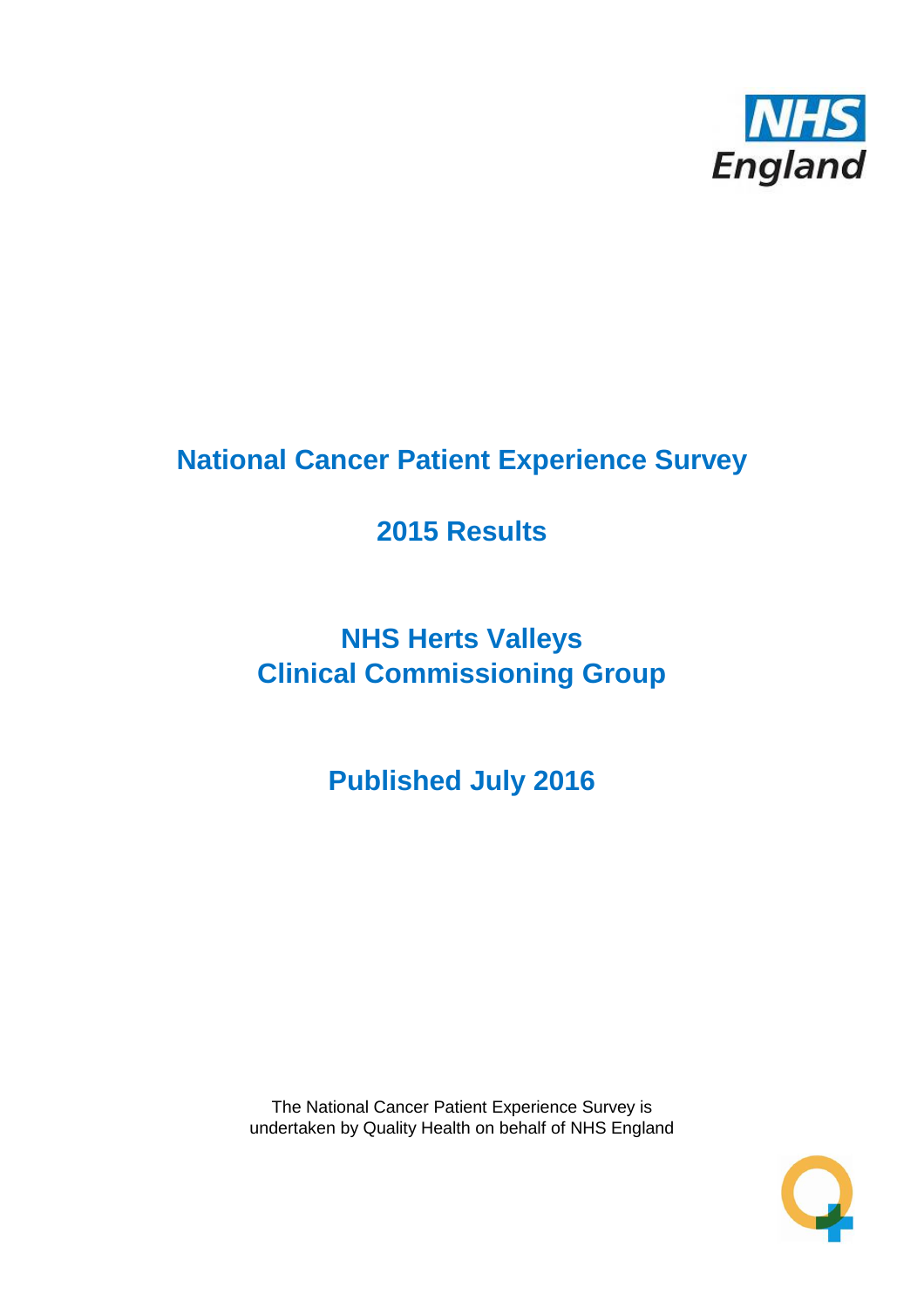#### **Introduction**

The National Cancer Patient Experience Survey 2015 is the fifth iteration of the survey first undertaken in 2010. It has been designed to monitor national progress on cancer care; to provide information to drive local quality improvements; to assist commissioners and providers of cancer care; and to inform the work of the various charities and stakeholder groups supporting cancer patients.

The survey was overseen by a national Cancer Patient Experience Advisory Group. This Advisory Group set the principles and objectives of the survey programme and guided questionnaire development.

The survey was commissioned and managed by NHS England. The survey provider, Quality Health, is responsible for designing, running and analysing the survey.

Full national results and other reports are available at www.ncpes.co.uk

Further details on the survey methodology and changes to the 2015 survey can be found in the Annex. Note that a number of significant changes were made to the 2015 survey so caution should be taken in directly comparing data from the 2015 survey to the findings of the previous CPES surveys. No comparisons with previous surveys are presented in this report.

#### **This report**

The report shows how this CCG scored for each question in the survey, compared with national results. It is aimed at helping individual CCGs to understand their performance and identify areas for local improvement.

Note that responses for questions with 1-20 respondents have been suppressed. This is to protect patient confidentiality and because uncertainty around the result is too great.

#### **Data tables**

The data tables presented in this report show the following for each question:

- **Column 1** shows the number of respondents to this question
- **Column 2** shows the unadjusted 2015 score for this CCG
- **Column 3** shows the case-mix adjusted 2015 score for this CCG
- **Column 4** shows the lower limit of the expected range of scores for this CCG (the top of the pale blue section on the Comparability chart - see below)
- **Column 5** shows the upper limit of the expected range of scores for this CCG (the bottom of the dark blue section on the Comparability chart - see below)
- **Column 6** shows the National Average score for this question.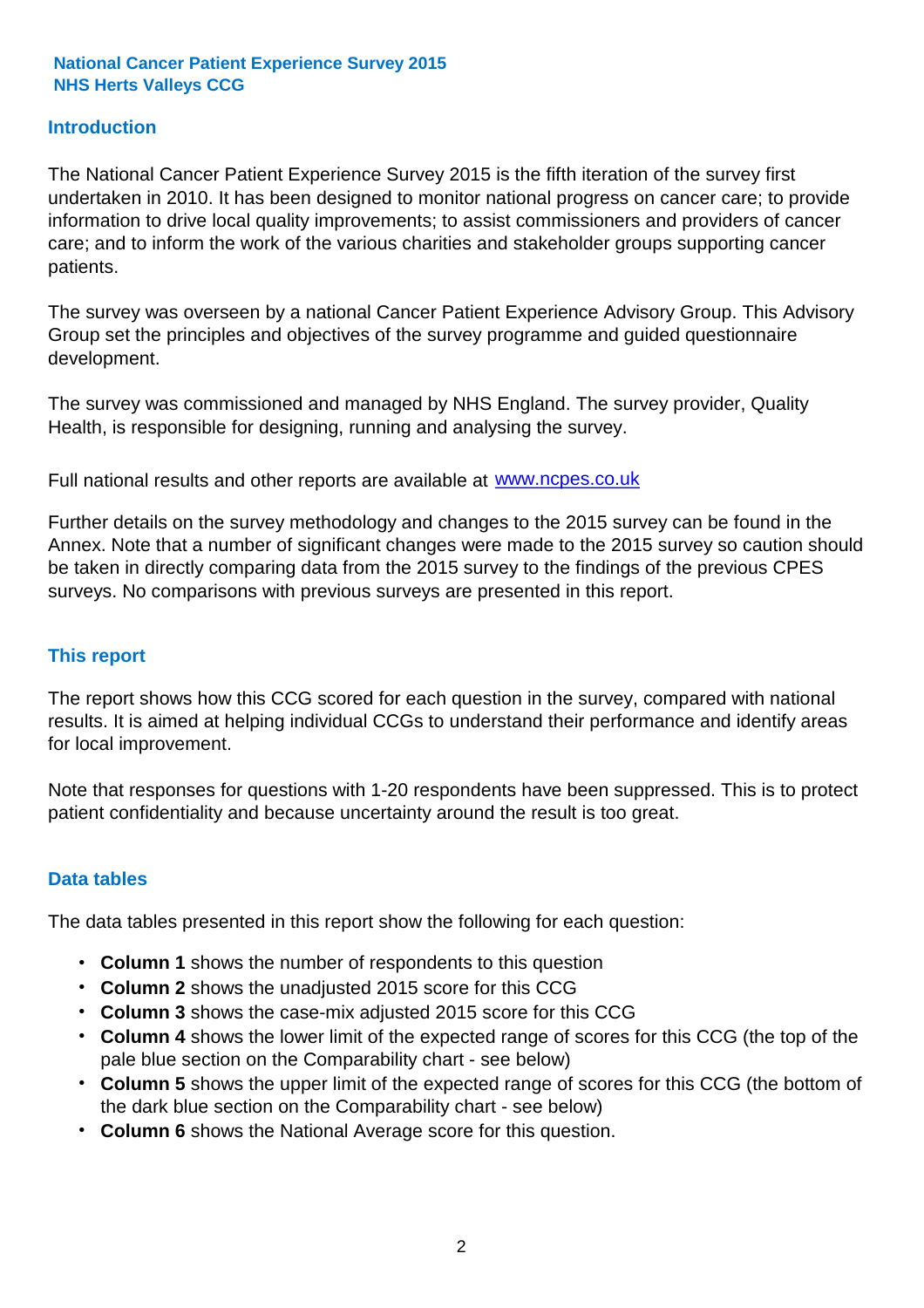Results for individual response options are presented in the detailed data tables **WWW.ncpes.co.uk** Confidence Intervals for unadjusted and case-mix adjusted data are provided in these tables.

Expected ranges and 95% Confidence Intervals highlight the uncertainty around the results. The size of the expected ranges and confidence intervals will be different for each question, and depends on the number of respondents and the range of their responses.

For further details on case-mix adjustment and the scoring methodology used, please refer to the Annex.

#### **Comparability charts**

For the 2015 survey, we have adopted the CQC standard for reporting comparative performance, based on calculation of "expected ranges". This means that CCGs will be flagged as outliers only if there is statistical evidence that their scores deviate (positively or negatively) from the range of scores that would be expected for CCGs of the same size.

The Comparability charts in this report show a bar with these expected ranges (in grey), higher than expected (in dark blue), and lower than expected (in pale blue). A black dot represents the actual score of this CCG.

The same colour convention has been used in Column 3 of the Data tables.

For further details on expected ranges, please refer to the technical document at **www.ncpes.co.uk** 

#### **Tumour group tables**

The final set of tables in this report show the scores for each question for each of the 13 tumour groups, with a comparative national score for that tumour group.

These breakdowns are intended as additional information for CCGs to understand the differences between the experiences of patients with different types of cancer. The numbers are generally relatively small and may not be statistically significant. They should therefore be treated with some caution.

#### **Notes on specific questions**

Question 5 in the survey has not been scored. However, the unscored data is useful and has been published alongside the other results in this report. This question asked respondents to "tick all that apply". The results show all of the responses given including where respondents chose two or more options.

Questions used to direct respondents to different parts of the survey (questions 4, 17, 24, 27, 40, 43, 46) and other demographic and information questions are not reported.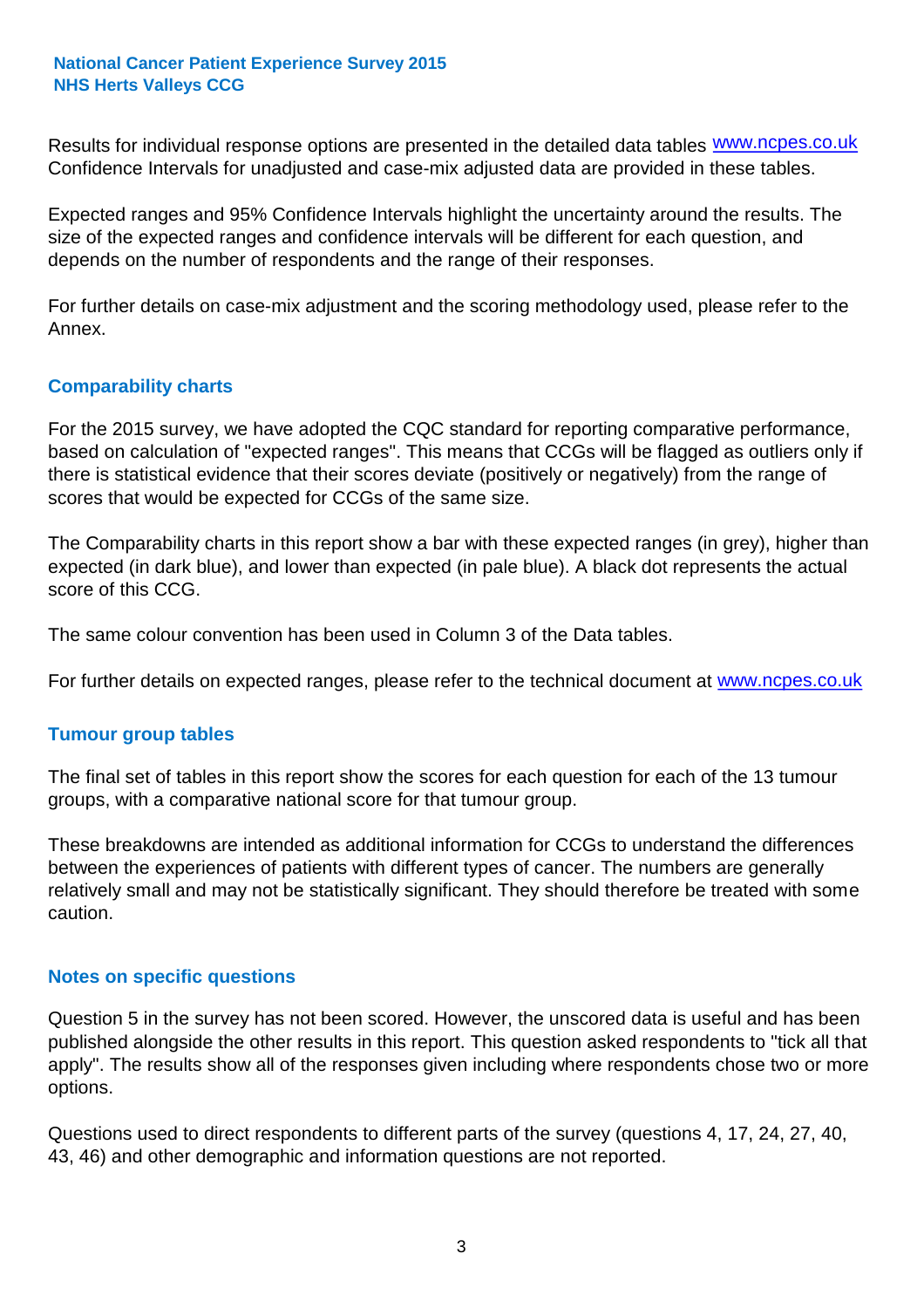#### **How to use the data**

Unadjusted data should be used to see the actual responses from patients relating to the CCG.

Case-mix adjusted data, together with expected ranges, should be used to understand whether the results are significantly higher or lower than national results.

Case-mix adjusted data, together with (case-mix adjusted) Confidence Intervals (presented in the detailed data tables **www.ncpes.co.uk**), should be used to understand whether the results are significantly higher or lower than the results for another CCG.

#### **Response rates**

Numbers of respondents by tumour group, age and gender can be found in the Annex.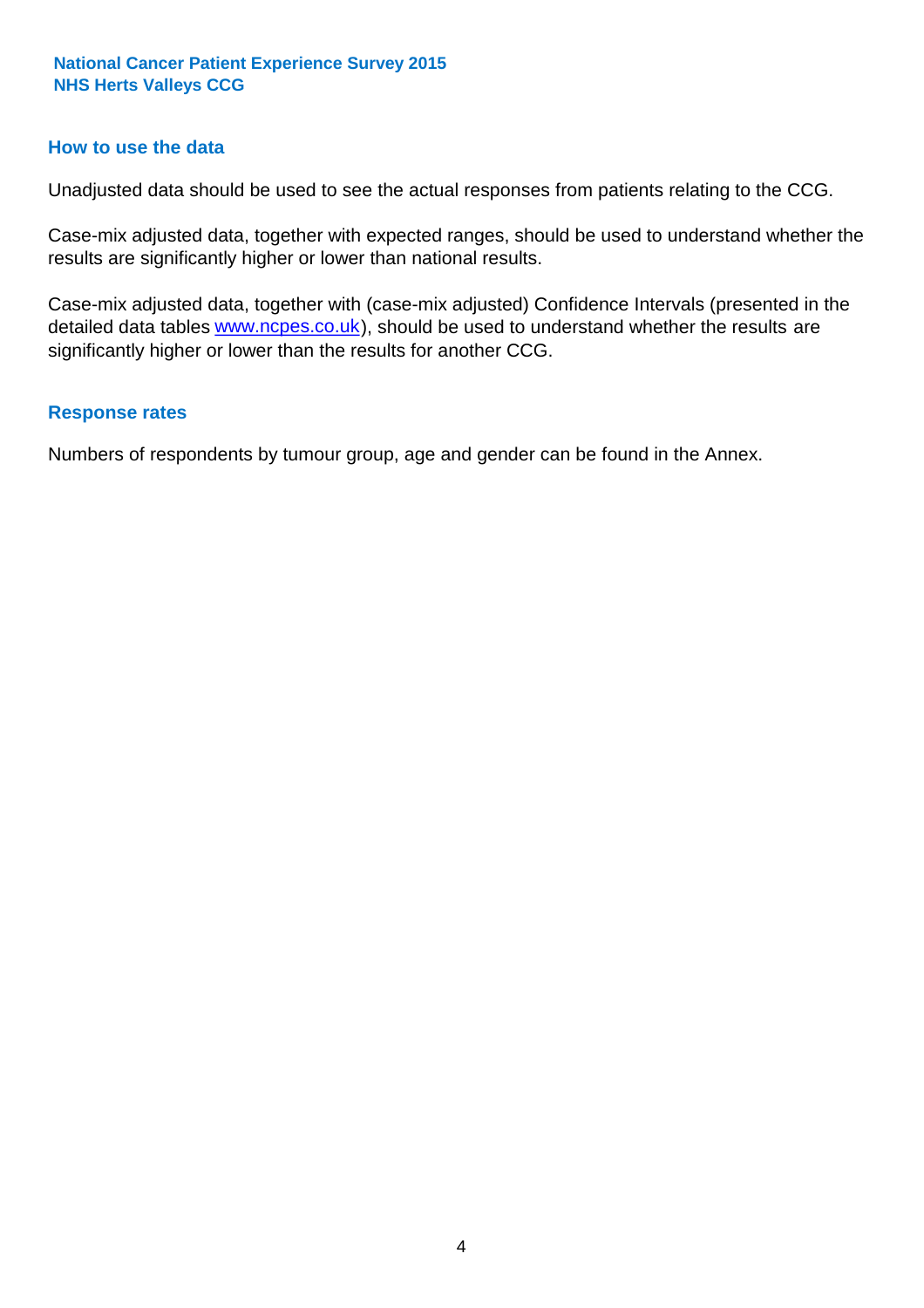### **Executive Summary**

average rating of **8.5**. Asked to rate their care on a scale of zero (very poor) to 10 (very good), respondents gave an

The following questions are included in phase 1 of the Cancer Dashboard developed by Public Health England and NHS England\*:

- **75%** of respondents said that they were definitely involved as much as they wanted to be in decisions about their care and treatment
- **90%** of respondents said that they were given the name of a Clinical Nurse Specialist who would support them through their treatment
- when asked how easy or difficult it had been to contact their Clinical Nurse Specialist 85% of respondents said that it had been 'quite easy' or 'very easy'
- **86%** of respondents said that, overall, they were always treated with dignity and respect they were in hospital
- **93%** of respondents said that hospital staff told them who to contact if they were worried about their condition or treatment after they left hospital
- **67%** of respondents said that they thought the GPs and nurses at their general practice definitely did everything they could to support them while they were having cancer treatment.

Detailed results for these and other questions are set out in the sections that follow.

#### www.cancerdata.nhs.uk/dashboard

The questions were selected in discussion with the national Cancer Patient Experience Advisory Group and reflect four key patient experience domains: provision of information; involvement in decisions; care transition; interpersonal relations, respect and dignity. The figures presented above are all case-mix adjusted.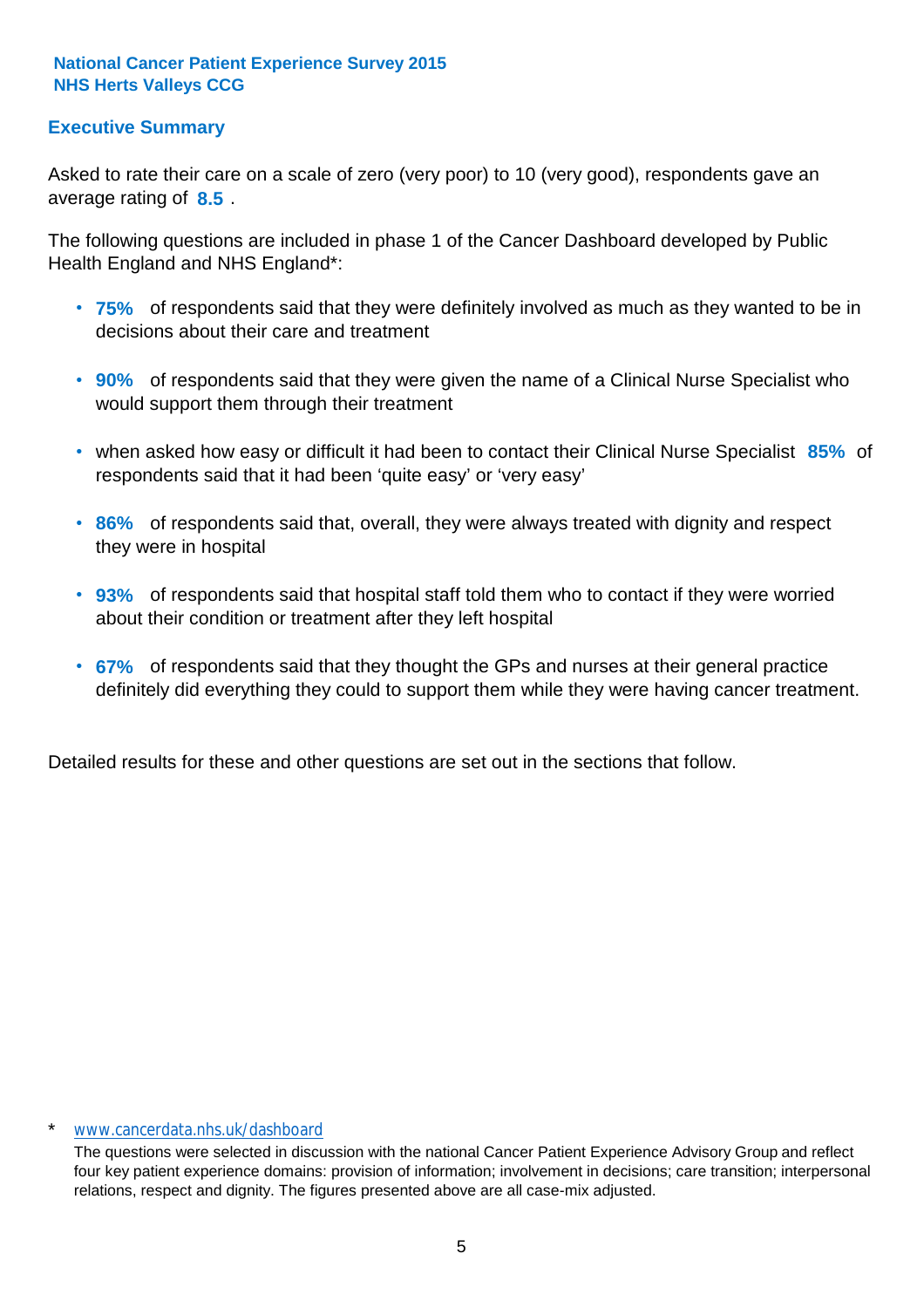## **Questions which scored outside expected range**

|          |                                                                                           |                                          | 2015 Case-mix Adjusted                |                                     |                                     |                              |
|----------|-------------------------------------------------------------------------------------------|------------------------------------------|---------------------------------------|-------------------------------------|-------------------------------------|------------------------------|
| Question |                                                                                           | respondents<br>for this CCG<br>Number of | Percentage 1<br>this CCG<br>2015<br>ţ | -ower limit of<br>expected<br>range | Upper limit of<br>expected<br>range | Average<br>National<br>Score |
|          | Finding out what was wrong with you                                                       |                                          |                                       |                                     |                                     |                              |
| Q10      | Patient completely understood the explanation of what was<br>wrong                        | 522                                      | 68%                                   | 69%                                 | 77%                                 | 73%                          |
|          | Deciding the best treatment for you                                                       |                                          |                                       |                                     |                                     |                              |
| Q12      | Patient felt that treatment options were completely explained                             | 436                                      | 78%                                   | 79%                                 | 86%                                 | 83%                          |
| Q13      | Possible side effects explained in an understandable way                                  | 481                                      | 68%                                   | 69%                                 | 77%                                 | 73%                          |
|          | Support for people with cancer                                                            |                                          |                                       |                                     |                                     |                              |
| Q23      | Hospital staff told patient they could get free prescriptions                             | 245                                      | 86%                                   | 75%                                 | 85%                                 | 80%                          |
|          | Hospital care as an inpatient                                                             |                                          |                                       |                                     |                                     |                              |
| Q28      | Groups of doctors or nurses did not talk in front of patient as if<br>they were not there | 338                                      | 74%                                   | 77%                                 | 85%                                 | 81%                          |
|          | Your overall NHS care                                                                     |                                          |                                       |                                     |                                     |                              |
| Q56      | Overall the administration of the care was very good / good                               | 510                                      | 85%                                   | 86%                                 | 92%                                 | 89%                          |
| Q57      | Length of time for attending clinics and appointments was right                           | 506                                      | 58%                                   | 59%                                 | 72%                                 | 66%                          |
| Q58      | Taking part in cancer research discussed with patient                                     | 486                                      | 22%                                   | 22%                                 | 35%                                 | 28%                          |
| Q59      | Patient's average rating of care scored from very poor to very<br>good                    | 506                                      | 8.5                                   | 8.6                                 | 8.8                                 | 8.7                          |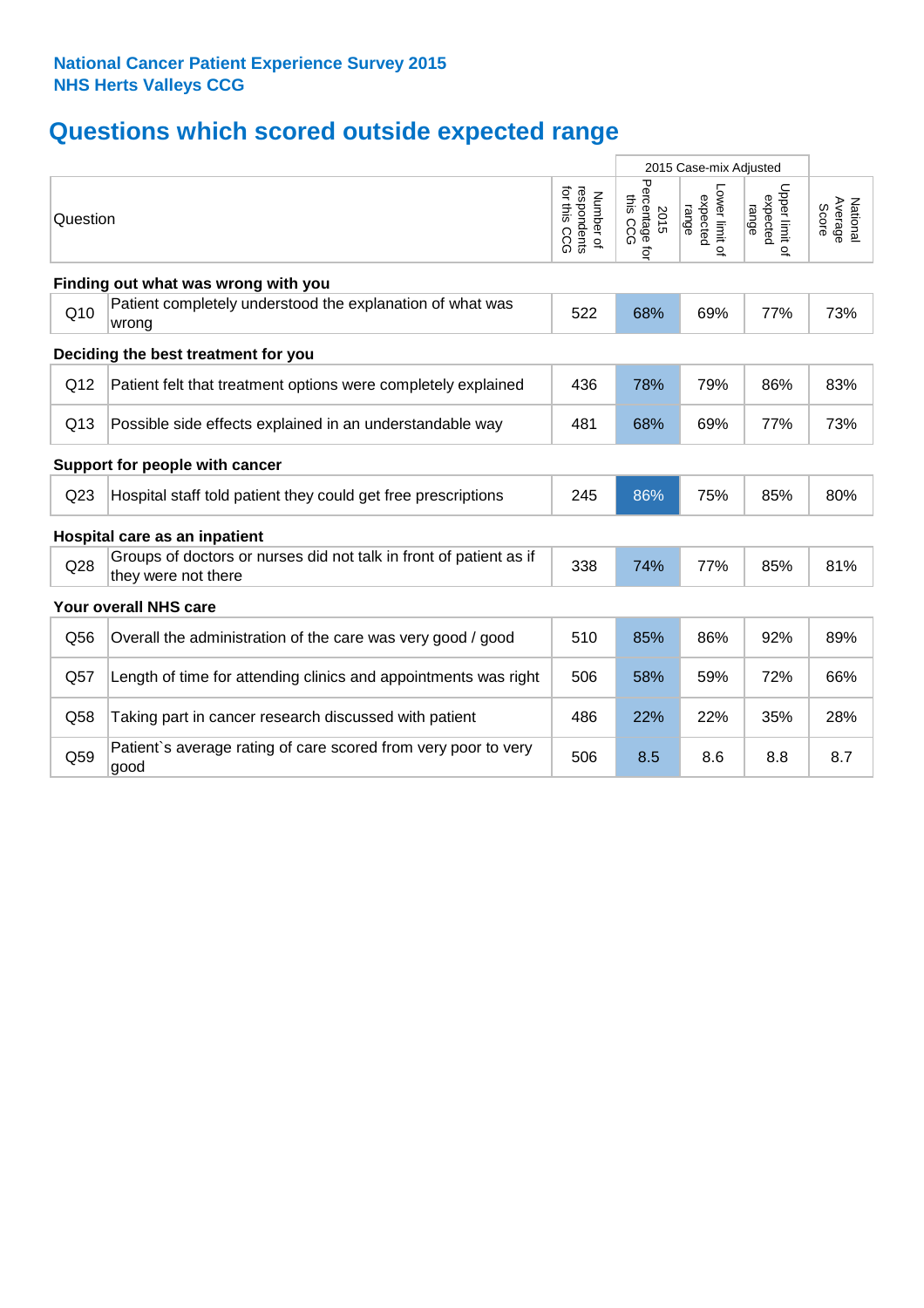## **CCG results**

### **Seeing your GP**



|    |                                                                |                                                     |                             |               | 2015 Case-mix Adjusted     |                            |                           |
|----|----------------------------------------------------------------|-----------------------------------------------------|-----------------------------|---------------|----------------------------|----------------------------|---------------------------|
|    | Question                                                       | respondents<br><b>Number</b><br>$\overline{\sigma}$ | 2015<br>Unadjusted<br>Score | 2015<br>Score | Expected<br>range<br>lower | Expected<br>range<br>nbber | National Average<br>Score |
| Q1 | Saw GP once / twice before being told had to go to<br>hospital | 368                                                 | 77%                         | 77%           | 71%                        | 80%                        | 76%                       |
| Q2 | Patient thought they were seen as soon as necessary            | 514                                                 | 82%                         | 83%           | 79%                        | 86%                        | 82%                       |

|    |                                                                             |                                                 | No. |
|----|-----------------------------------------------------------------------------|-------------------------------------------------|-----|
|    | Beforehand, did you have all the<br>information you needed about your test? | Yes                                             | 407 |
|    |                                                                             | No, I would have liked more written information | 22  |
| Q5 |                                                                             | No, I would have liked more verbal information  | 19  |
|    |                                                                             | I did not need / want any information           | 18  |
|    |                                                                             | Don't know / can't remember                     | 12  |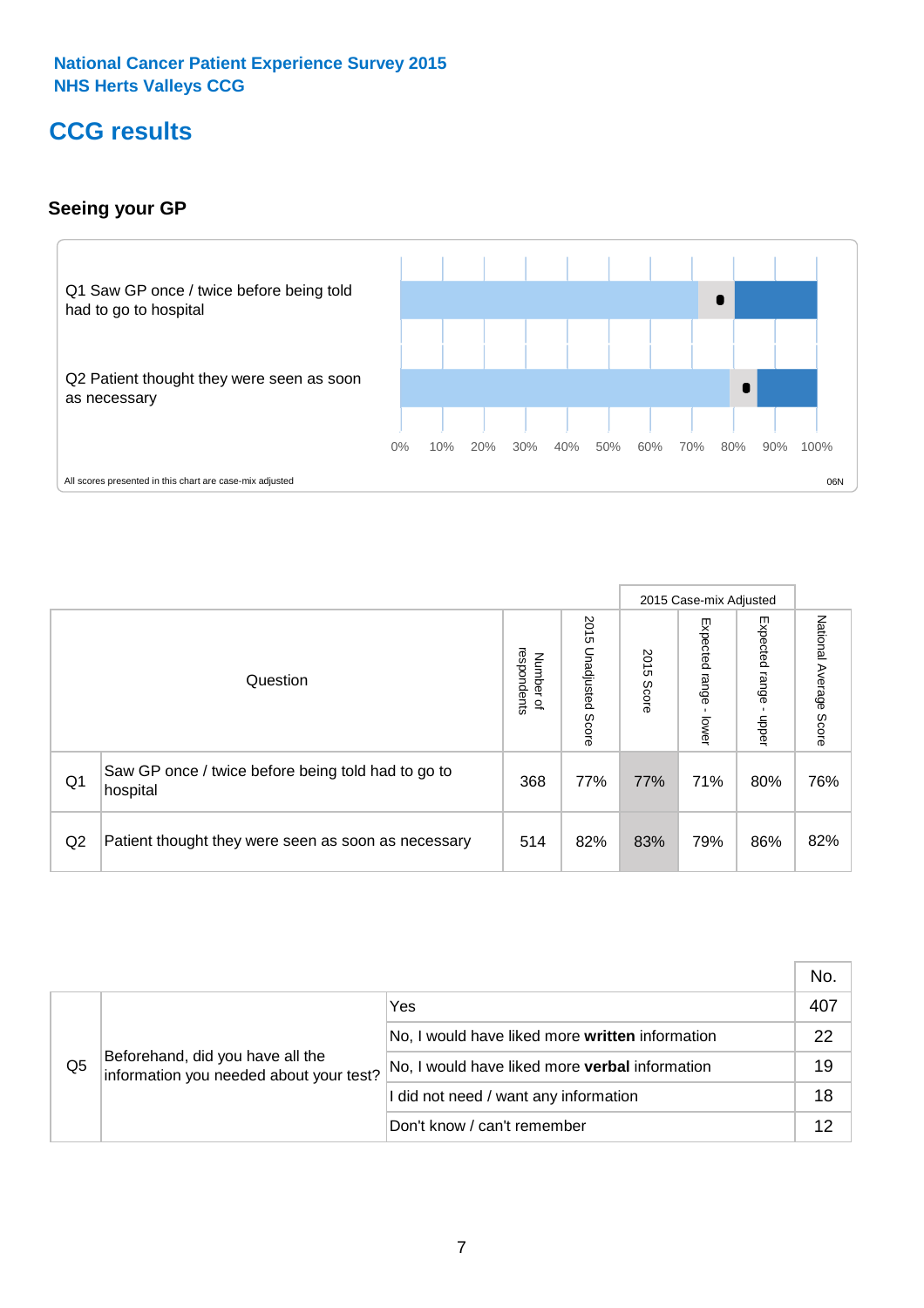### **Diagnostic tests**



|                |                                                                       |                                   |                             |               | 2015 Case-mix Adjusted  |                         |                           |
|----------------|-----------------------------------------------------------------------|-----------------------------------|-----------------------------|---------------|-------------------------|-------------------------|---------------------------|
|                | Question                                                              | respondents<br>Number<br>$\Omega$ | 2015<br>Unadjusted<br>Score | 2015<br>Score | Expected range<br>lower | Expected range<br>nbber | National Average<br>Score |
| Q <sub>6</sub> | The length of time waiting for the test to be done was<br>about right | 448                               | 87%                         | 88%           | 83%                     | 90%                     | 87%                       |
| Q7             | Given complete explanation of test results in<br>understandable way   | 445                               | 76%                         | 76%           | 75%                     | 83%                     | 79%                       |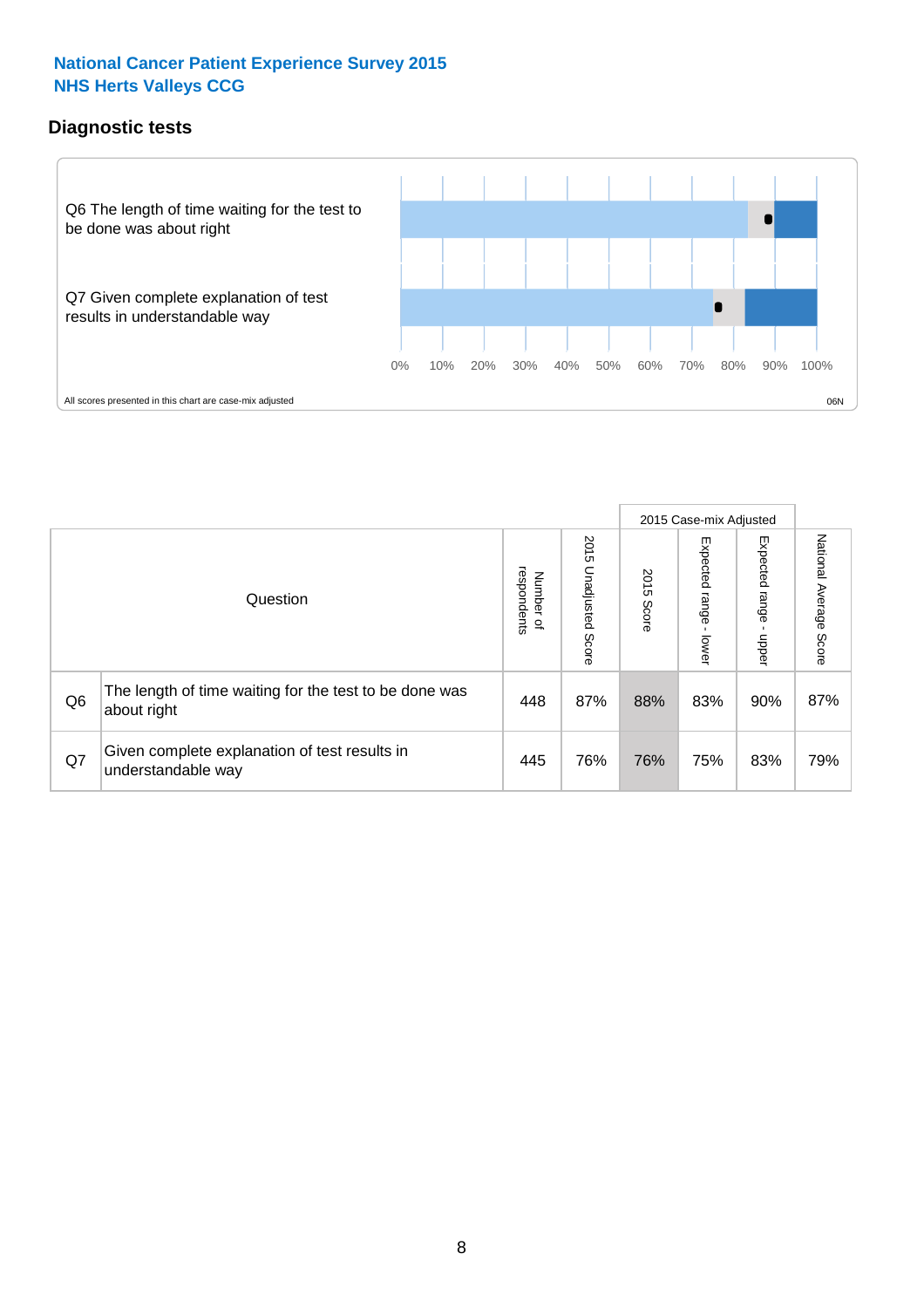#### **Finding out what was wrong with you**



|                |                                                                                            |                          |                             |               | 2015 Case-mix Adjusted                  |                           |                        |
|----------------|--------------------------------------------------------------------------------------------|--------------------------|-----------------------------|---------------|-----------------------------------------|---------------------------|------------------------|
|                | Question                                                                                   | respondents<br>Number of | 2015<br>Unadjusted<br>Score | 2015<br>Score | Expected range<br>$\mathbf{I}$<br>lower | Expected range -<br>nbber | National Average Score |
| Q8             | Patient told they could bring a family member or friend<br>when first told they had cancer | 408                      | 79%                         | 80%           | 75%                                     | 83%                       | 79%                    |
| Q <sub>9</sub> | Patient felt they were told sensitively that they had cancer                               | 514                      | 83%                         | 83%           | 81%                                     | 87%                       | 84%                    |
| Q10            | Patient completely understood the explanation of what<br>was wrong                         | 522                      | 69%                         | 68%           | 69%                                     | 77%                       | 73%                    |
| Q11            | Patient given easy to understand written information<br>about the type of cancer they had  | 471                      | 72%                         | 72%           | 68%                                     | 76%                       | 72%                    |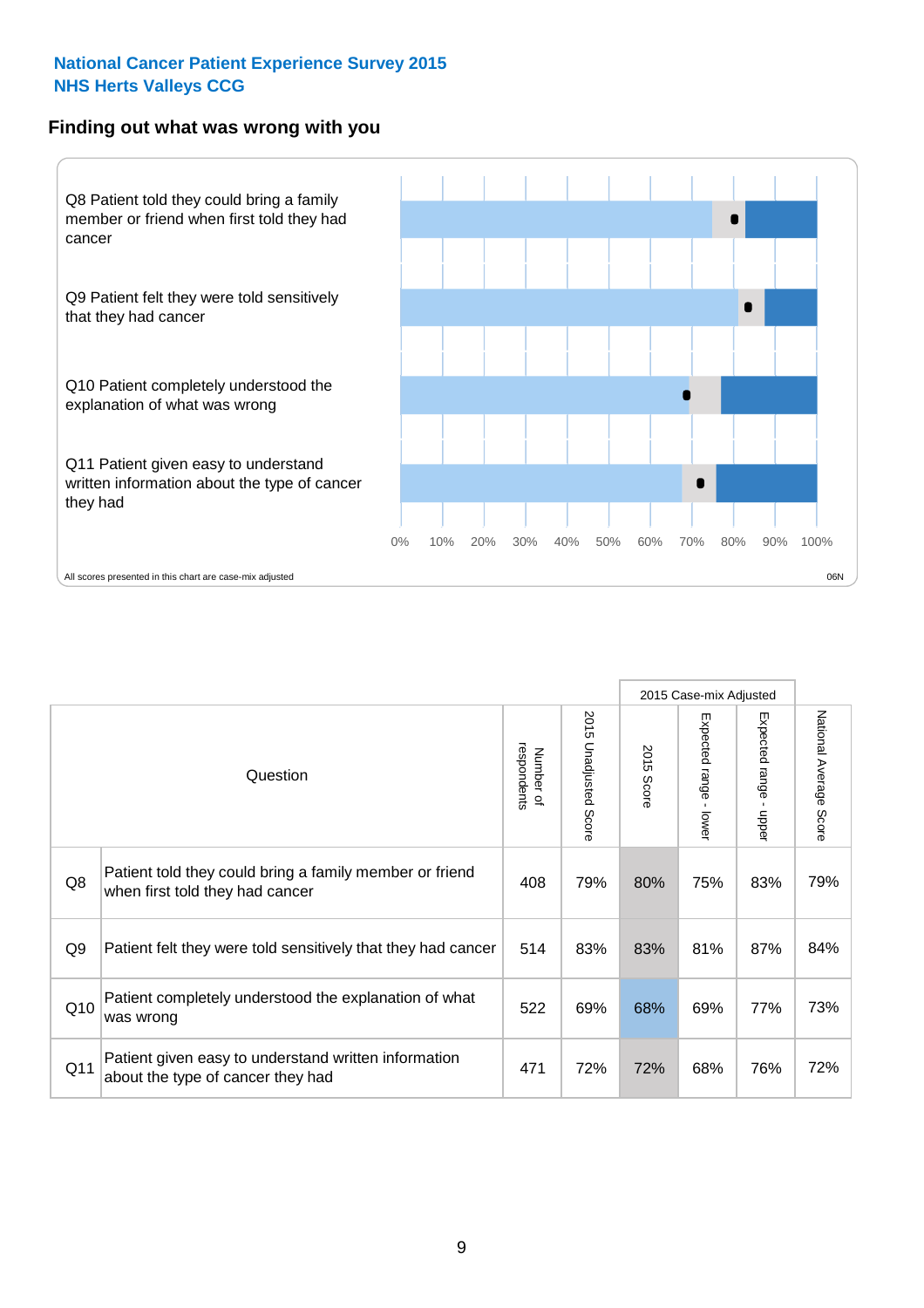### **Finding out what was wrong with you**



|          |                                                                                         |                          |                          |               | 2015 Case-mix Adjusted                  |                           |                        |
|----------|-----------------------------------------------------------------------------------------|--------------------------|--------------------------|---------------|-----------------------------------------|---------------------------|------------------------|
| Question |                                                                                         | Number of<br>respondents | 2015<br>Unadjusted Score | 2015<br>Score | Expected range<br>$\mathbf{I}$<br>lower | Expected range -<br>nbber | National Average Score |
| Q12      | Patient felt that treatment options were completely<br>explained                        | 436                      | 78%                      | 78%           | 79%                                     | 86%                       | 83%                    |
| Q13      | Possible side effects explained in an understandable way                                | 481                      | 68%                      | 68%           | 69%                                     | 77%                       | 73%                    |
| Q14      | Patient given practical advice and support in dealing with<br>side effects of treatment | 488                      | 63%                      | 64%           | 62%                                     | 70%                       | 66%                    |
| Q15      | Patient definitely told about side effects that could affect<br>them in the future      | 466                      | 51%                      | 52%           | 50%                                     | 59%                       | 54%                    |
| Q16      | Patient definitely involved in decisions about care and<br>treatment                    | 497                      | 75%                      | 75%           | 74%                                     | 81%                       | 78%                    |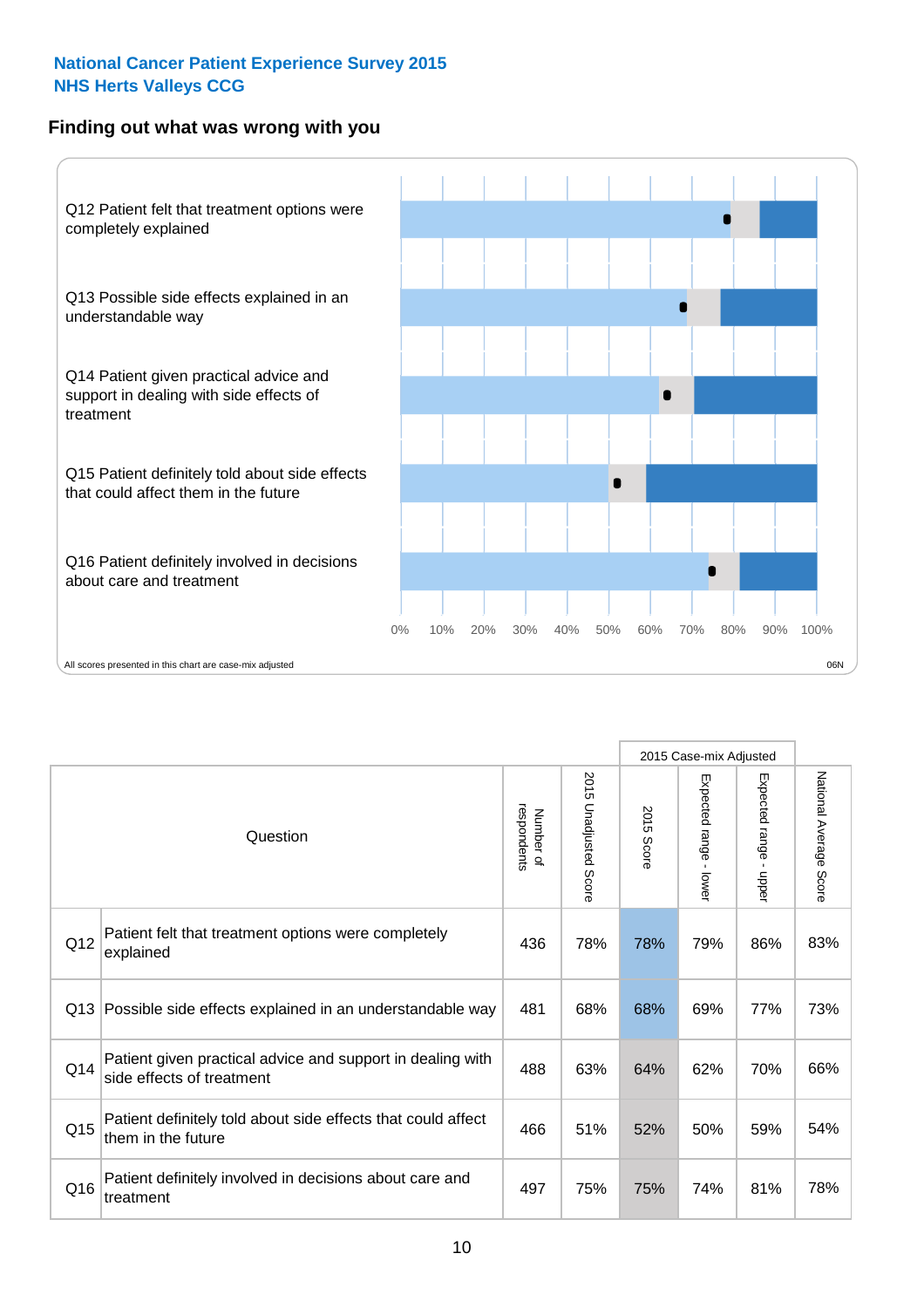### **Clinical Nurse Specialist**



|     |                                                                                     |                          |                       |               | 2015 Case-mix Adjusted  |                         |                                  |
|-----|-------------------------------------------------------------------------------------|--------------------------|-----------------------|---------------|-------------------------|-------------------------|----------------------------------|
|     | Question                                                                            | Number of<br>respondents | 2015 Unadjusted Score | 2015<br>Score | Expected range<br>lower | Expected range<br>nbber | National Average<br><b>Score</b> |
| Q17 | Patient given the name of the CNS who would support<br>them through their treatment | 503                      | 90%                   | 90%           | 87%                     | 93%                     | 90%                              |
| Q18 | Patient found it easy to contact their CNS                                          | 404                      | 84%                   | 85%           | 82%                     | 91%                     | 87%                              |
| Q19 | Get understandable answers to important questions all or<br>most of the time        | 384                      | 88%                   | 88%           | 85%                     | 92%                     | 89%                              |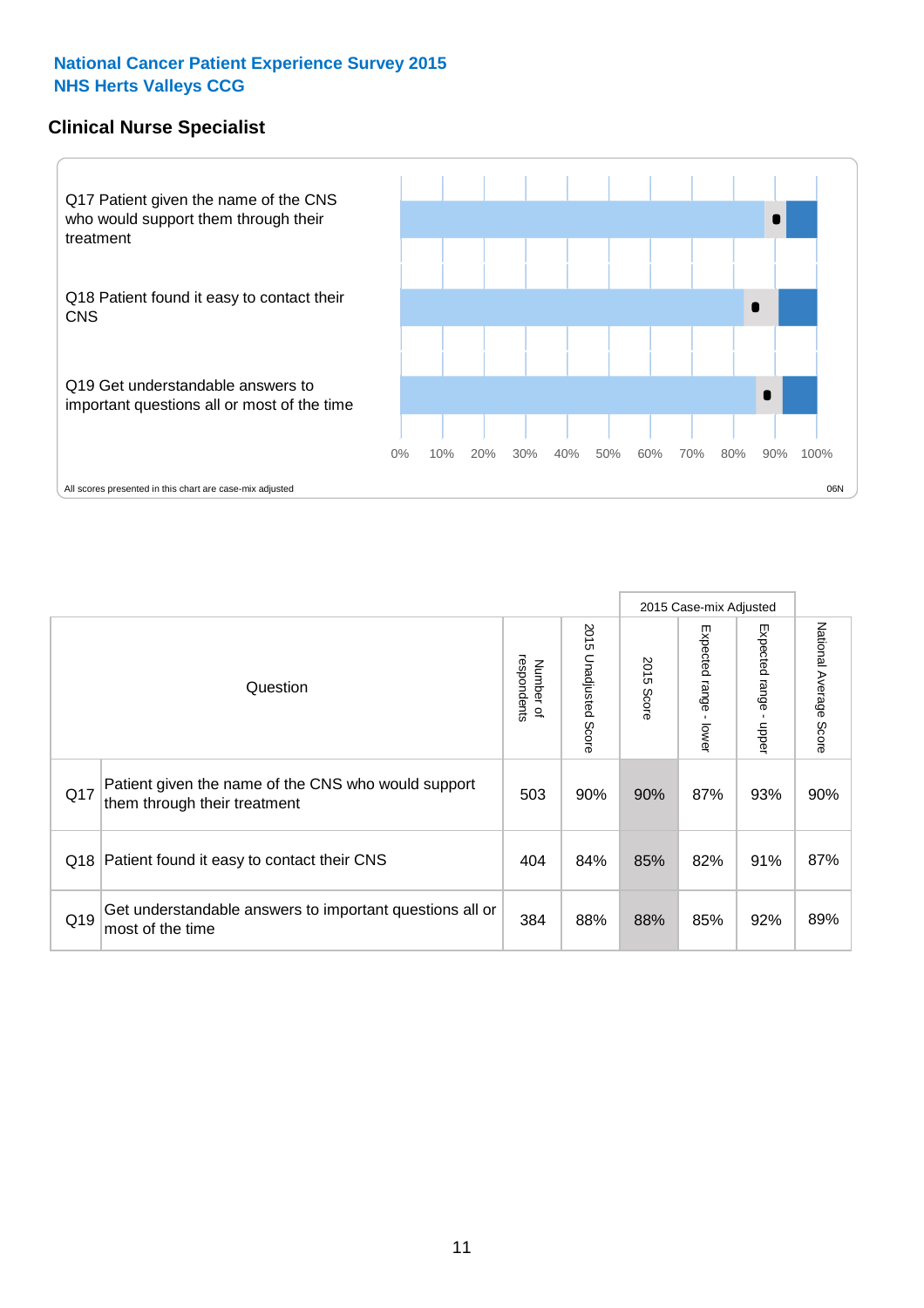#### **Support for people with cancer**



|                 |                                                                                            |                          |                                 |                      | 2015 Case-mix Adjusted                    |                                           |                        |
|-----------------|--------------------------------------------------------------------------------------------|--------------------------|---------------------------------|----------------------|-------------------------------------------|-------------------------------------------|------------------------|
|                 | Question                                                                                   | respondents<br>Number of | 2015<br><b>Unadjusted Score</b> | 2015<br><b>Score</b> | Expected range<br>$\blacksquare$<br>lower | Expected range<br>$\blacksquare$<br>nbber | National Average Score |
| Q20             | Hospital staff gave information about support groups                                       | 394                      | 82%                             | 82%                  | 79%                                       | 87%                                       | 83%                    |
| Q21             | Hospital staff gave information about impact cancer could<br>have on day to day activities | 329                      | 80%                             | 80%                  | 76%                                       | 85%                                       | 81%                    |
| Q22             | Hospital staff gave information on getting financial help                                  | 259                      | 58%                             | 60%                  | 49%                                       | 61%                                       | 55%                    |
| Q <sub>23</sub> | Hospital staff told patient they could get free prescriptions                              | 245                      | 85%                             | 86%                  | 75%                                       | 85%                                       | 80%                    |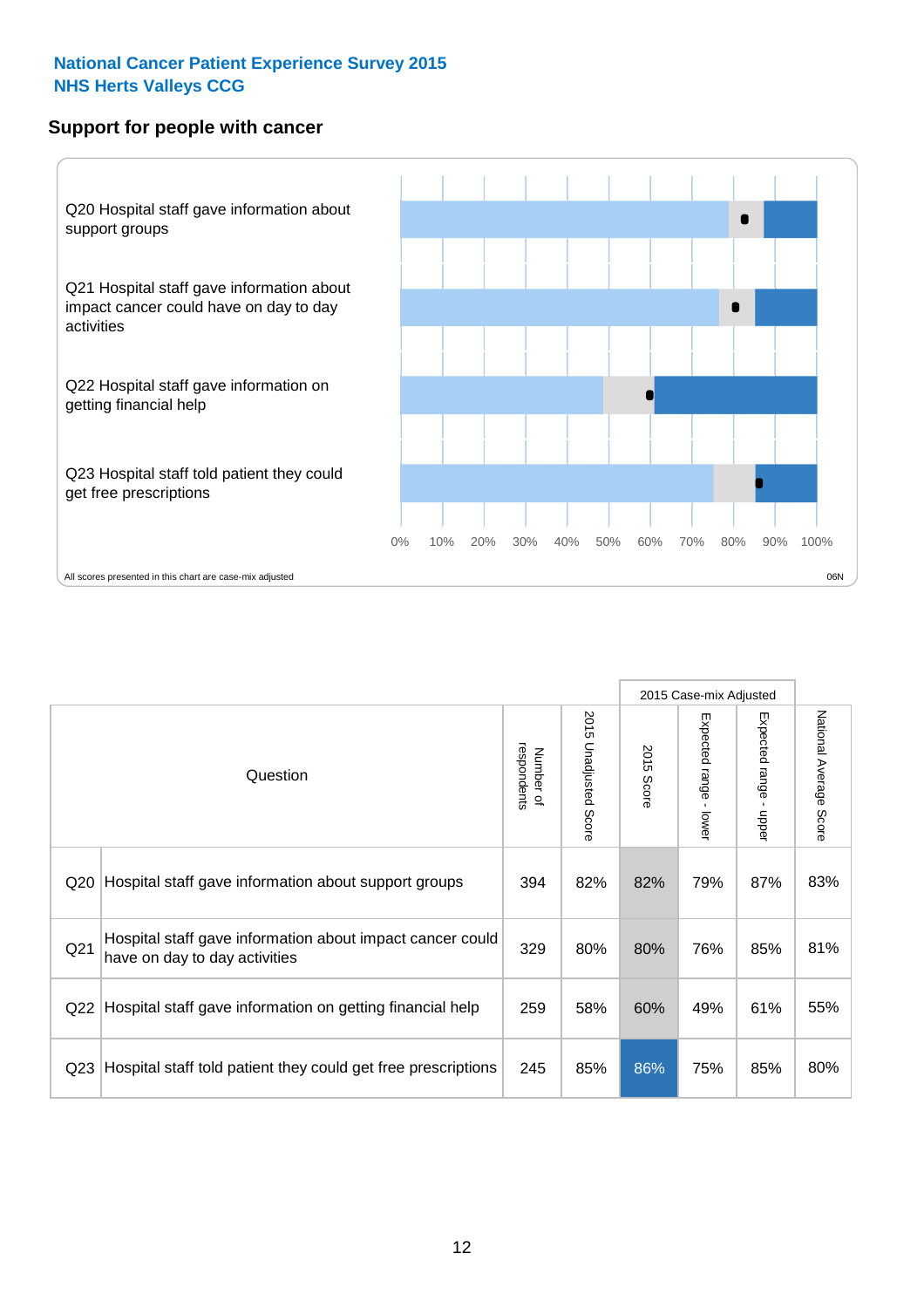## **Operations**



|     |                                                                 |                                         |                             |               | 2015 Case-mix Adjusted     |                           |                              |
|-----|-----------------------------------------------------------------|-----------------------------------------|-----------------------------|---------------|----------------------------|---------------------------|------------------------------|
|     | Question                                                        | respondents<br>Number<br>$\overline{a}$ | 2015<br>Unadjusted<br>Score | 2015<br>Score | Expected<br>range<br>lower | Expected<br>range<br>ddoe | National<br>Average<br>Score |
| Q26 | Staff explained how operation had gone in<br>understandable way | 282                                     | 73%                         | 74%           | 73%                        | 82%                       | 78%                          |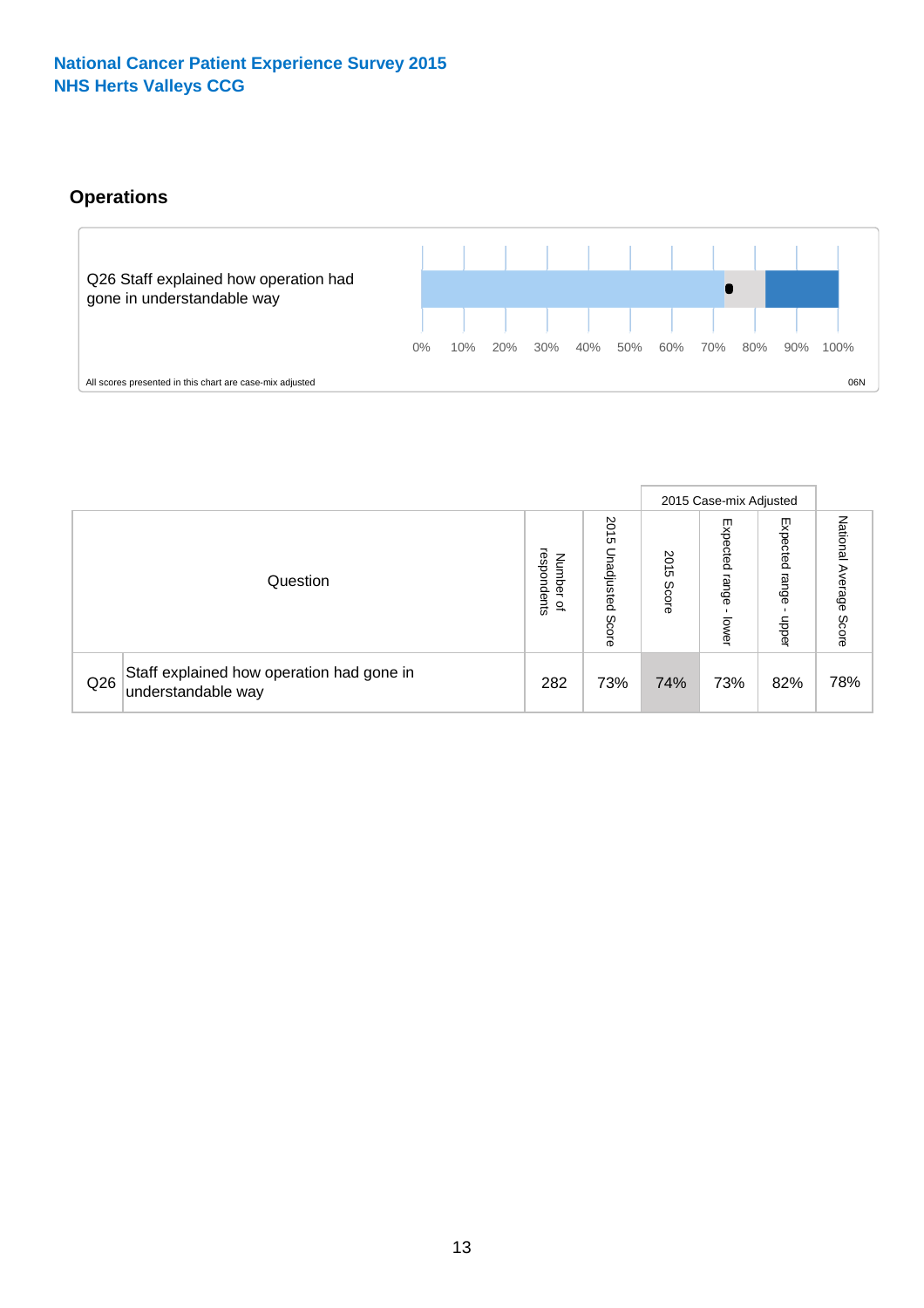## **Hospital care as an inpatient (Part 1 of 3)**



All scores presented in this chart are case-mix adjusted  $06N$ 

|                 |                                                                                           |                          |                       |                      | 2015 Case-mix Adjusted                    |                                         |                        |
|-----------------|-------------------------------------------------------------------------------------------|--------------------------|-----------------------|----------------------|-------------------------------------------|-----------------------------------------|------------------------|
|                 | Question                                                                                  | respondents<br>Number of | 2015 Unadjusted Score | 2015<br><b>Score</b> | Expected range<br>$\blacksquare$<br>lower | Expected range<br>$\mathbf{I}$<br>nbber | National Average Score |
| Q28             | Groups of doctors or nurses did not talk in front of patient<br>as if they were not there | 338                      | 76%                   | 74%                  | 77%                                       | 85%                                     | 81%                    |
| Q29             | Patient had confidence and trust in all doctors treating<br>them                          | 339                      | 83%                   | 82%                  | 80%                                       | 88%                                     | 84%                    |
| Q30             | Patient's family or someone close definitely had<br>opportunity to talk to doctor         | 277                      | 68%                   | 68%                  | 67%                                       | 77%                                     | 72%                    |
| Q <sub>31</sub> | Patient had confidence and trust in all ward nurses                                       | 340                      | 68%                   | 69%                  | 68%                                       | 77%                                     | 72%                    |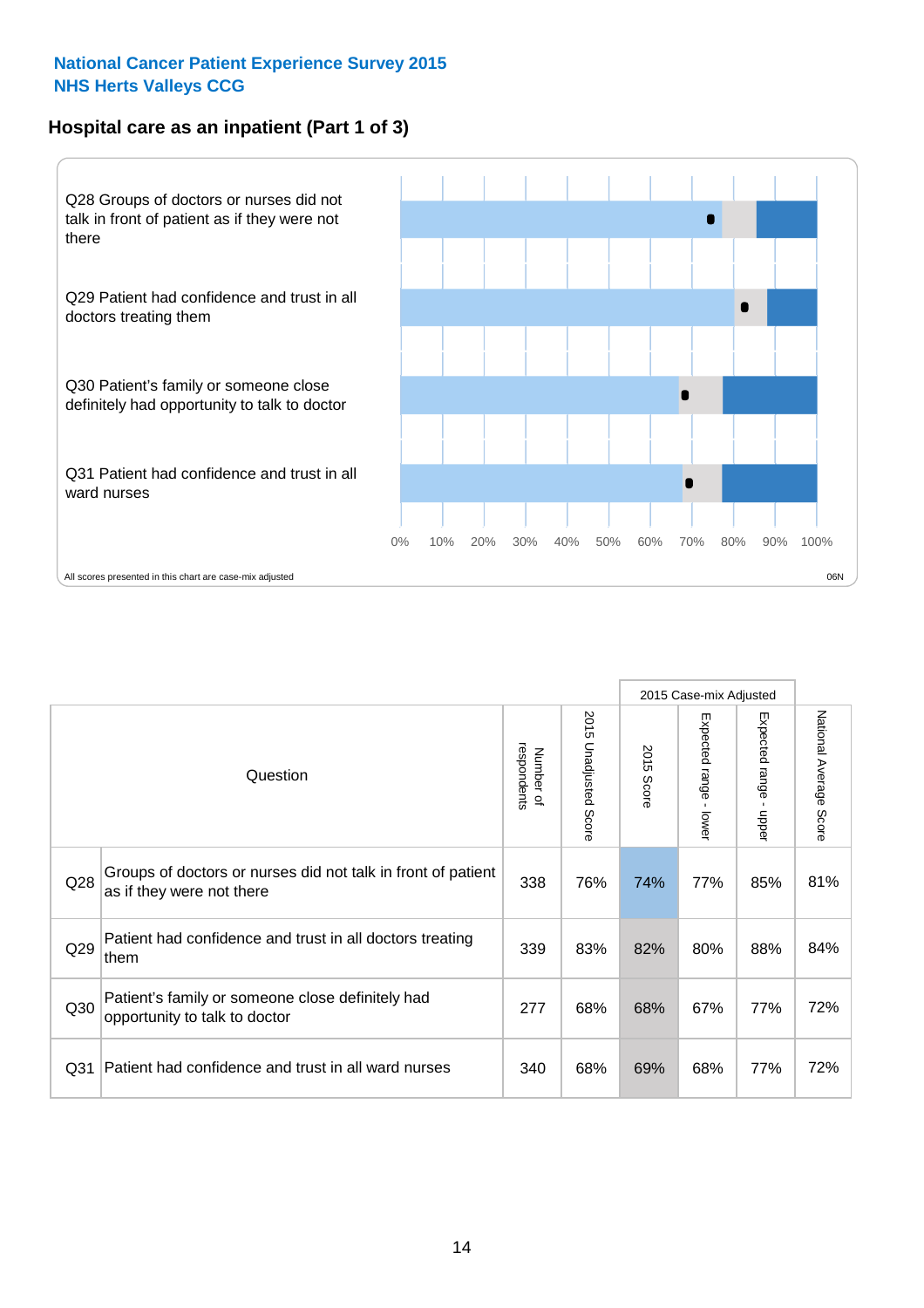### **Hospital care as an inpatient (Part 2 of 3)**



2015 Case-mix Adjusted National Average Score 2015 Unadjusted Score Expected range - lower Expected range - upper 2015 Unadjusted Score Expected range - upper Expected range - lower Number of<br>respondents respondents 2015 Score 2015 Score Number of Question Q32 |Always / nearly always enough nurses on duty  $\begin{array}{|l|} \hline \end{array}$  338 | 63% | 63% | 61% | 71% | 66% Q33 330 57% 59% 57% 76% All staff asked patient what name they preferred to be called by 67% Q34 337 83% 83% 81% 89% Always given enough privacy when discussing condition or treatment 85% Patient was able to discuss worries or fears with staff during visit during visit  $\frac{32\%}{1000}$  because we have started with started  $\frac{32\%}{1000}$  and  $\frac{32\%}{1000}$  and  $\frac{32\%}{1000}$  and  $\frac{32\%}{1000}$  and  $\frac{32\%}{1000}$  and  $\frac{32\%}{1000}$  and  $\frac{32\%}{1000}$  and  $\$ Q35 45% 46% 46% 58%

National Average Score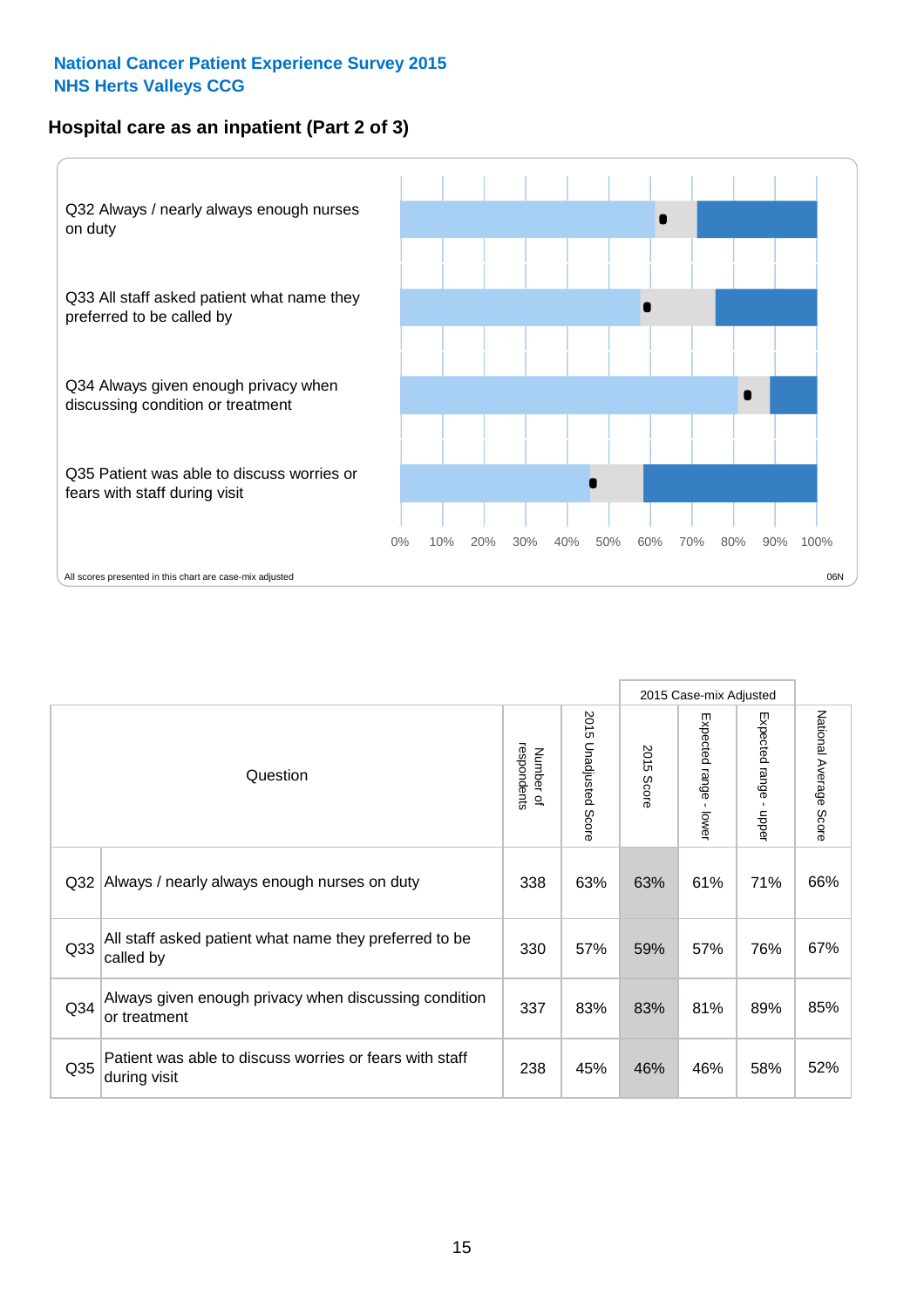## **Hospital care as an inpatient (Part 3 of 3)**



|                 |                                                                                     |                          |                                 |               | 2015 Case-mix Adjusted  |                        |                        |
|-----------------|-------------------------------------------------------------------------------------|--------------------------|---------------------------------|---------------|-------------------------|------------------------|------------------------|
|                 | Question                                                                            | respondents<br>Number of | 2015<br><b>Unadjusted Score</b> | 2015<br>Score | Expected range<br>lower | Expected range - upper | National Average Score |
| Q36             | Hospital staff definitely did everything to help control pain                       | 302                      | 84%                             | 84%           | 80%                     | 88%                    | 84%                    |
| Q <sub>37</sub> | Always treated with respect and dignity by staff                                    | 339                      | 86%                             | 86%           | 84%                     | 91%                    | 87%                    |
| Q38             | Given clear written information about what should / should<br>not do post discharge | 312                      | 83%                             | 83%           | 80%                     | 89%                    | 84%                    |
| Q39             | Staff told patient who to contact if worried post discharge                         | 321                      | 93%                             | 93%           | 91%                     | 96%                    | 94%                    |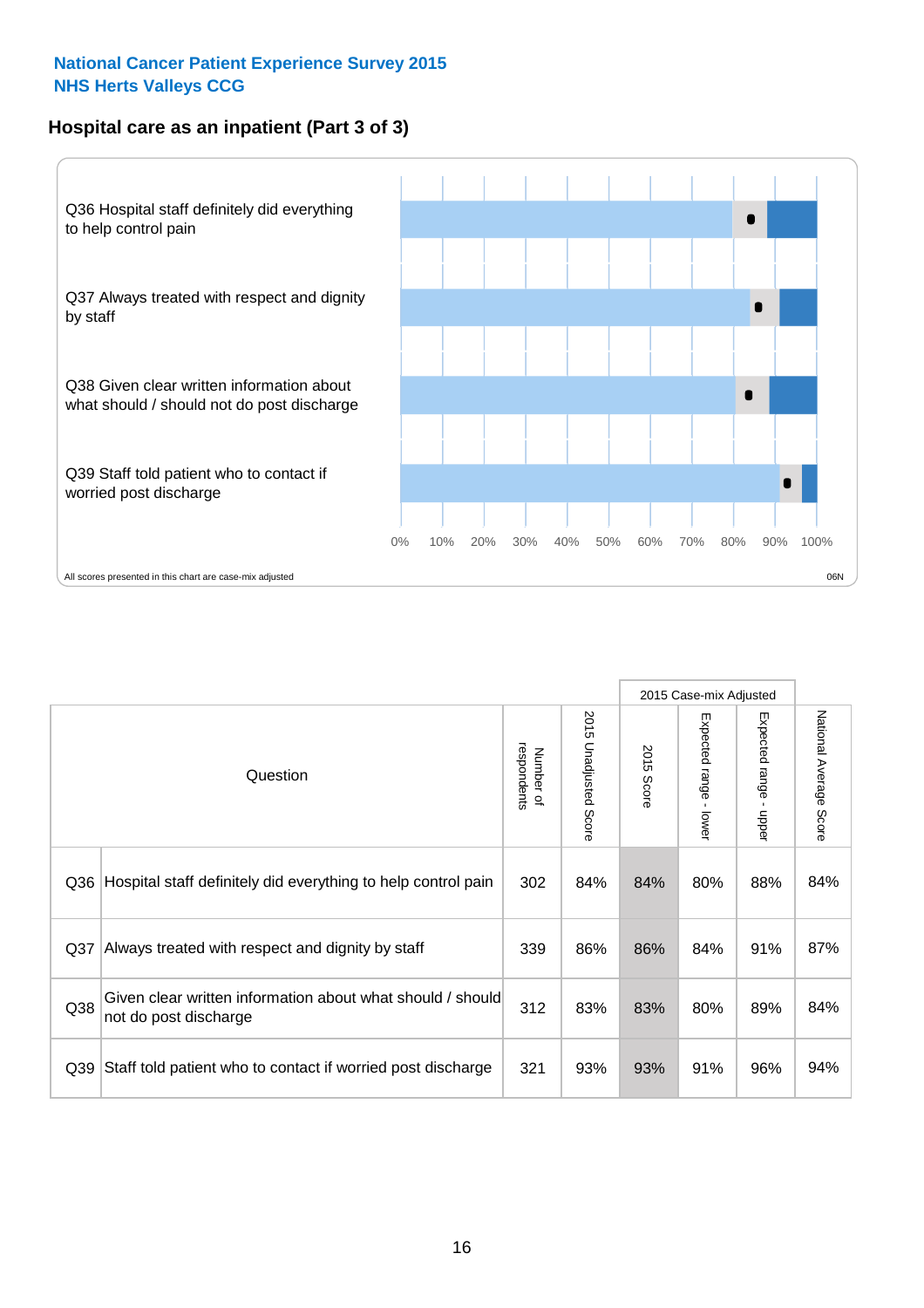### **Hospital care as a day patient / outpatient (Part 1 of 2)**



|     |                                                                                    |                          |                                 |                      | 2015 Case-mix Adjusted                  |                                         |                        |
|-----|------------------------------------------------------------------------------------|--------------------------|---------------------------------|----------------------|-----------------------------------------|-----------------------------------------|------------------------|
|     | Question                                                                           | respondents<br>Number of | 2015<br><b>Unadjusted Score</b> | 2015<br><b>Score</b> | Expected range<br>$\mathbf{r}$<br>lower | Expected range<br>$\mathbf{r}$<br>nbber | National Average Score |
| Q41 | Patient was able to discuss worries or fears with staff<br>during visit            | 359                      | 67%                             | 67%                  | 65%                                     | 75%                                     | 70%                    |
| Q42 | Doctor had the right notes and other documentation with<br>them                    | 431                      | 94%                             | 94%                  | 94%                                     | 98%                                     | 96%                    |
| Q44 | Beforehand patient had all information needed about<br>radiotherapy treatment      | 128                      | 81%                             | 81%                  | 80%                                     | 92%                                     | 86%                    |
| Q45 | Patient given understandable information about whether<br>radiotherapy was working | 114                      | 56%                             | 57%                  | 51%                                     | 69%                                     | 60%                    |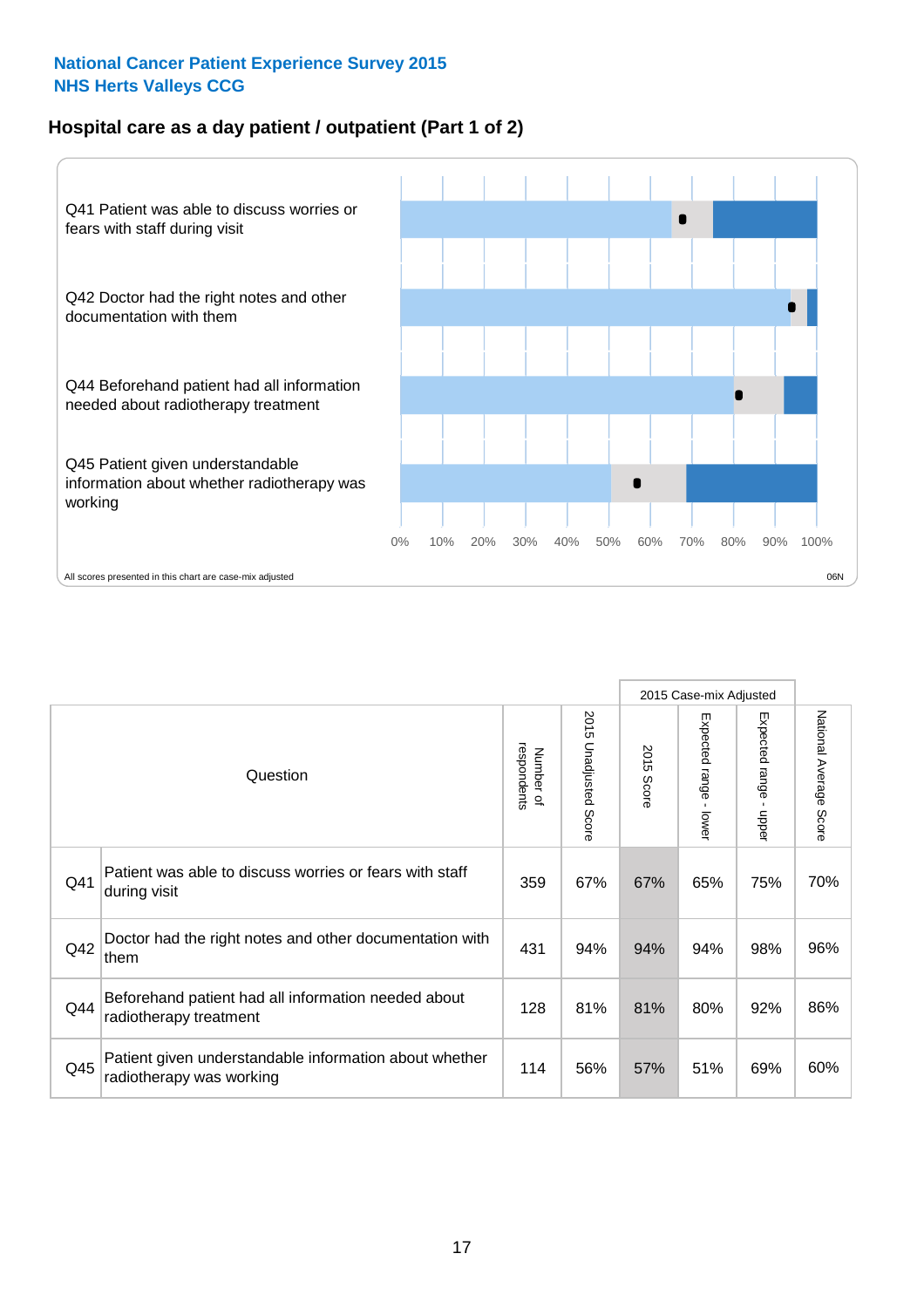### **Hospital care as a day patient / outpatient (Part 2 of 2)**



|     |                                                                                    |                                       |                             |               | 2015 Case-mix Adjusted       |                         |                           |
|-----|------------------------------------------------------------------------------------|---------------------------------------|-----------------------------|---------------|------------------------------|-------------------------|---------------------------|
|     | Question                                                                           | respondents<br>Number<br>$\mathbf{Q}$ | 2015<br>Unadjusted<br>Score | 2015<br>Score | Expected<br>I range<br>lower | Expected range<br>nbber | National Average<br>Score |
| Q47 | Beforehand patient had all information needed about<br>chemotherapy treatment      | 217                                   | 81%                         | 81%           | 79%                          | 89%                     | 84%                       |
| Q48 | Patient given understandable information about whether<br>chemotherapy was working | 202                                   | 63%                         | 63%           | 61%                          | 74%                     | 68%                       |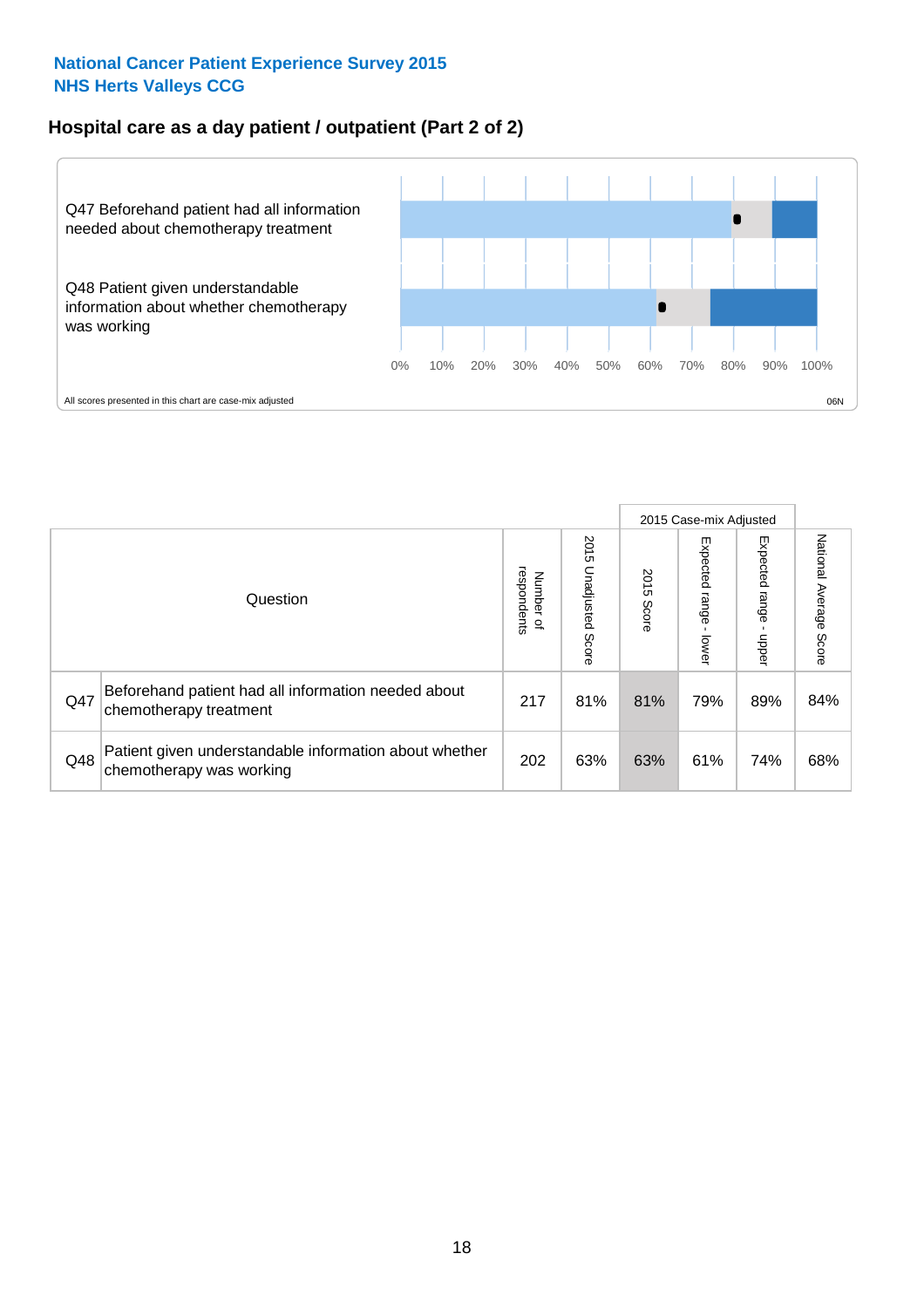#### **Home care and support**



2015 Case-mix Adjusted 2015 Unadjusted Score Expected range - upper National Average Score 2015 Unadjusted Score Expected range - lower National Average Score Expected range - lower Expected range - upper Number of<br>respondents 2015 Score respondents 2015 Score Number of Question Hospital staff gave family or someone close all the  $Q49$  information needed to help with care at home  $\begin{array}{|l|l|l|l|l|}\n\hline\n395 & 55\% & 56\% & 53\% & 62\% & 58\% \n\end{array}$ Patient definitely given enough support from health or  $\frac{1}{250}$  social services during treatment  $\frac{1}{254}$   $\frac{1}{55\%}$  54%  $\frac{1}{46\%}$  61% 54% Patient definitely given enough support from health or Q51 social services after treatment<br>
Q51 social services after treatment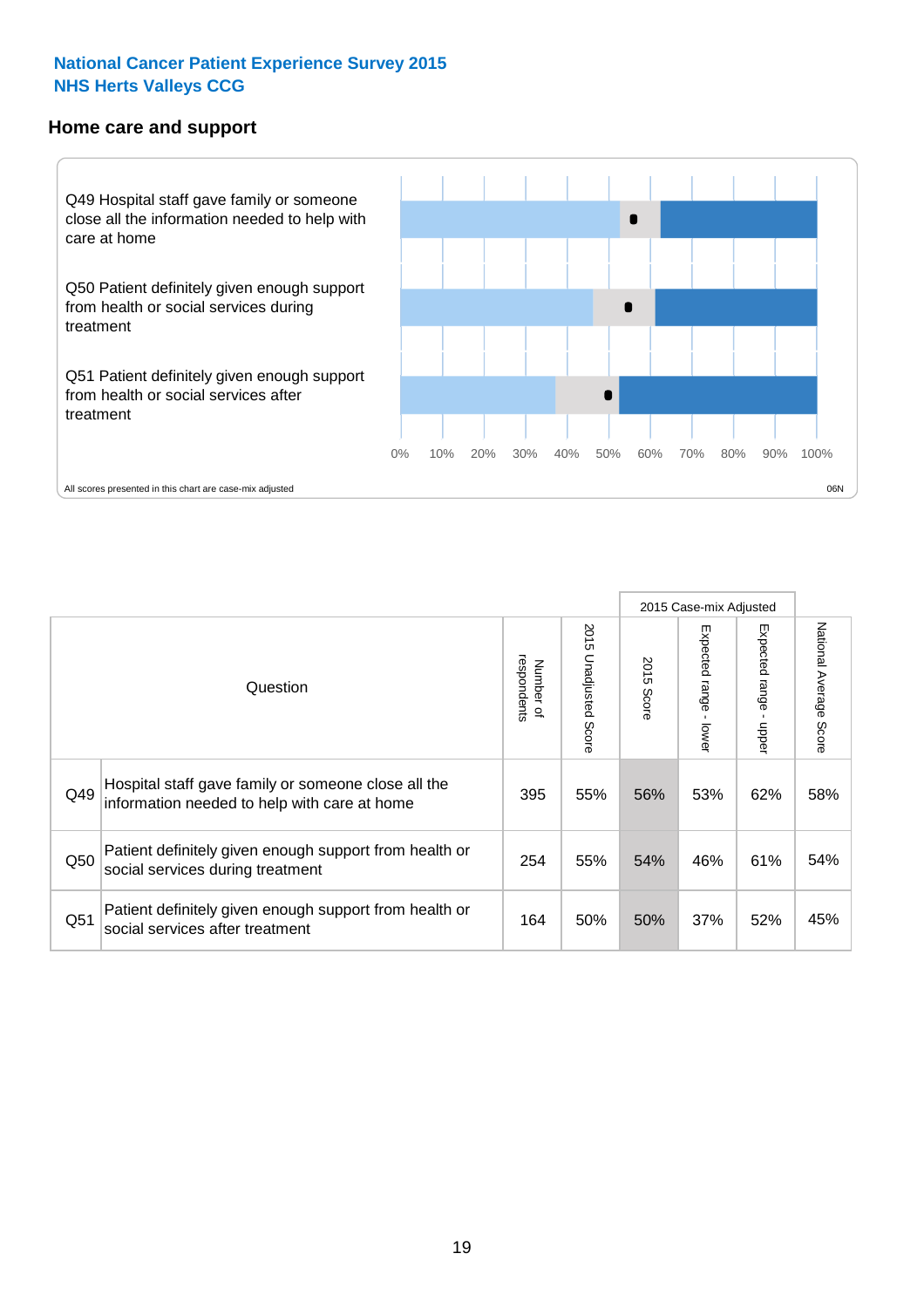#### **Care from your general practice**



|     |                                                                           |                                              |                             |               | 2015 Case-mix Adjusted             |                              |                           |
|-----|---------------------------------------------------------------------------|----------------------------------------------|-----------------------------|---------------|------------------------------------|------------------------------|---------------------------|
|     | Question                                                                  | respondents<br>Number<br>$\overline{\sigma}$ | 2015<br>Unadjusted<br>Score | 2015<br>Score | Expected<br><b>Irange</b><br>lower | Expected<br>  range<br>doper | National Average<br>Score |
| Q52 | GP given enough information about patient's condition<br>and treatment    | 461                                          | 95%                         | 95%           | 93%                                | 97%                          | 95%                       |
| Q53 | Practice staff definitely did everything they could to<br>support patient | 340                                          | 67%                         | 67%           | 57%                                | 68%                          | 63%                       |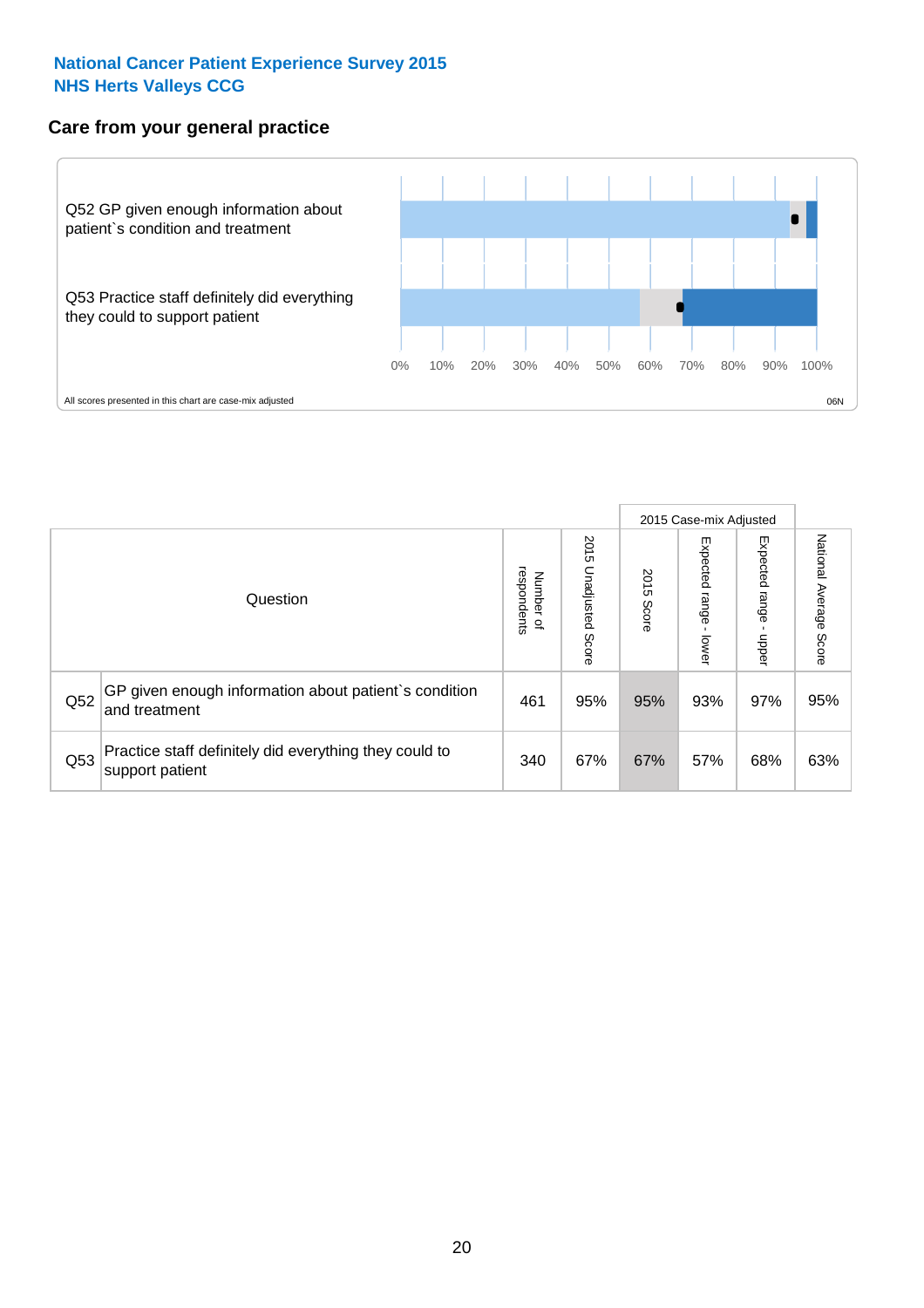## **Your overall NHS care (Part 1 of 2)**



|     |                                                                    |                          |                                 |                      | 2015 Case-mix Adjusted  |                                           |                        |
|-----|--------------------------------------------------------------------|--------------------------|---------------------------------|----------------------|-------------------------|-------------------------------------------|------------------------|
|     | Question                                                           | respondents<br>Number of | 2015<br><b>Unadjusted Score</b> | 2015<br><b>Score</b> | Expected range<br>lower | Expected range<br>$\blacksquare$<br>nbber | National Average Score |
| Q54 | Hospital and community staff always worked well together           | 500                      | 56%                             | 57%                  | 56%                     | 66%                                       | 61%                    |
| Q55 | Patient given a care plan                                          | 401                      | 33%                             | 35%                  | 28%                     | 38%                                       | 33%                    |
| Q56 | Overall the administration of the care was very good /<br>good     | 510                      | 85%                             | 85%                  | 86%                     | 92%                                       | 89%                    |
| Q57 | Length of time for attending clinics and appointments was<br>right | 506                      | 57%                             | 58%                  | 59%                     | 72%                                       | 66%                    |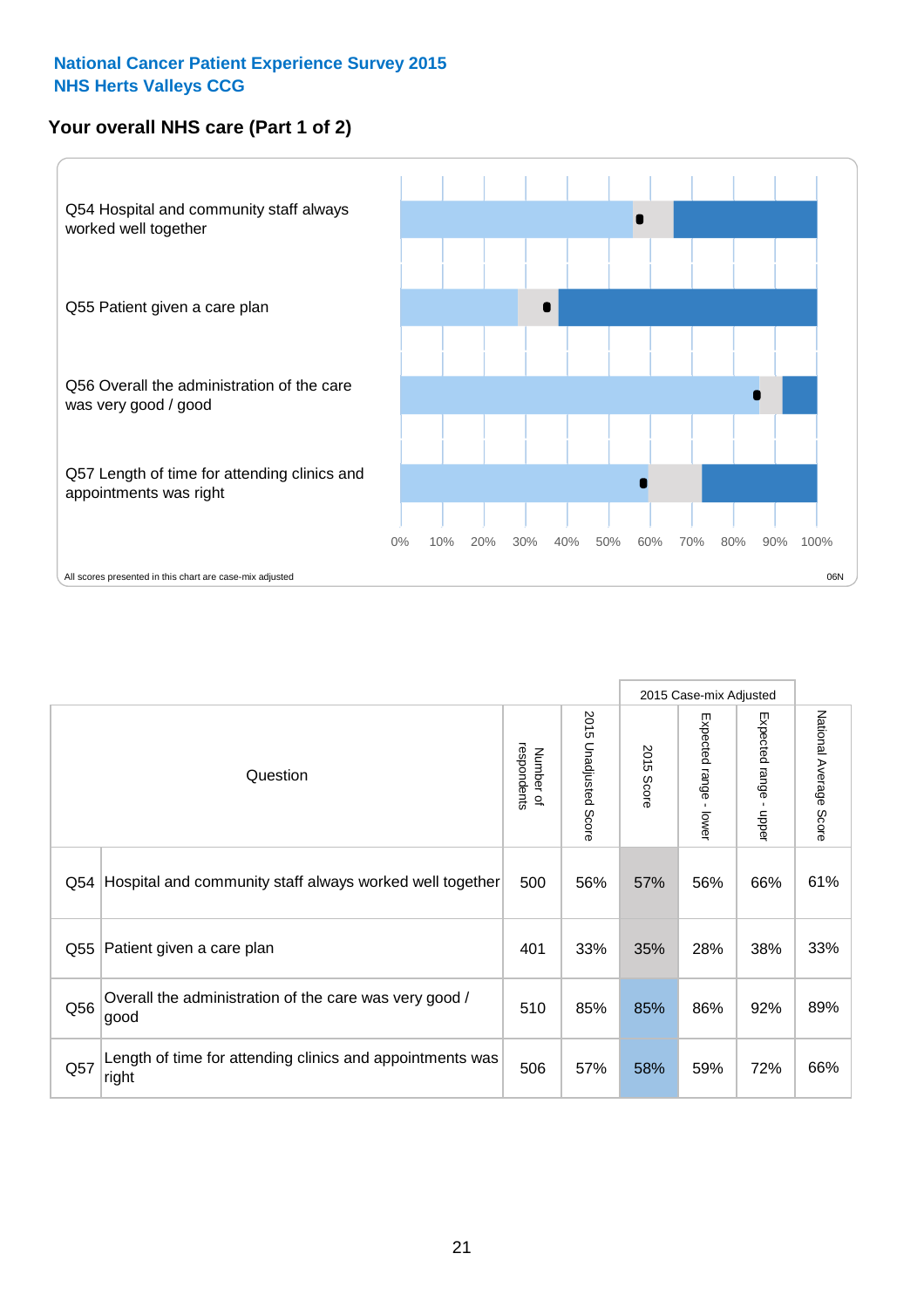## **Your overall NHS care (Part 2 of 2)**



|     |                                                       |                                              |                             |               | 2015 Case-mix Adjusted     |                            |                        |
|-----|-------------------------------------------------------|----------------------------------------------|-----------------------------|---------------|----------------------------|----------------------------|------------------------|
|     | Question                                              | respondents<br>Number<br>$\overline{\sigma}$ | 2015<br>Unadjusted<br>Score | 2015<br>Score | Expected<br>range<br>lower | Expected<br>range<br>nbber | National Average Score |
| Q58 | Taking part in cancer research discussed with patient | 486                                          | 21%                         | 22%           | 22%                        | 35%                        | 28%                    |



|     |                                                                        |                                              |                             |               | 2015 Case-mix Adjusted                  |                                                       |                              |
|-----|------------------------------------------------------------------------|----------------------------------------------|-----------------------------|---------------|-----------------------------------------|-------------------------------------------------------|------------------------------|
|     | Question                                                               | respondents<br>Number<br>$\overline{\sigma}$ | 2015<br>Jnadjusted<br>Score | 2015<br>Score | OWer<br>limit<br>range<br>٩<br>expected | Upper<br>limit<br>range<br>$\overline{a}$<br>expected | National<br>Average<br>Score |
| Q59 | Patient's average rating of care scored from very poor to<br>very good | 506                                          | 8.5                         | 8.5           | 8.6                                     | 8.8                                                   | 8.7                          |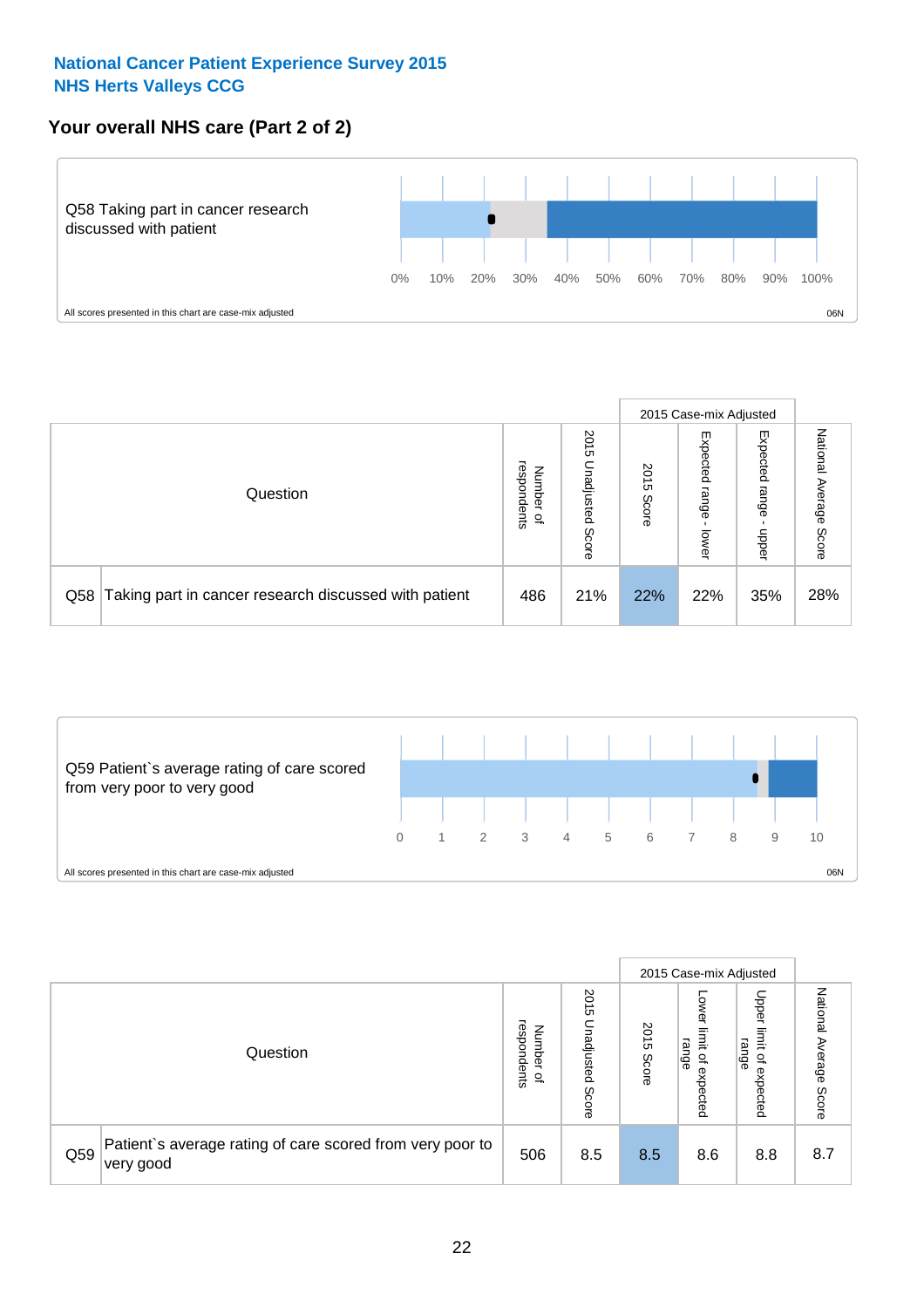## **Comparisons by tumour group for this CCG**

The following tables show the unadjusted CCG and the national percentage scores for each question broken down by tumour group. Where a cell in the table contains an asterisk this indicates that the number of patients in that group was below 21 and too small to display. Where a cell in the table contains "n.a." this indicates that there were no respondents for that tumour group.

## **Seeing your GP**

|                      | Q1. Saw GP once /<br>had to go to hospital | twice before being told | Q2. Patient thought<br>they were seen as<br>soon as necessary |                 |  |
|----------------------|--------------------------------------------|-------------------------|---------------------------------------------------------------|-----------------|--|
| <b>Cancer type</b>   | This CCG <sup>\$</sup>                     | <b>National</b>         | This CCG <sup>\$</sup>                                        | <b>National</b> |  |
| Brain / CNS          | $\star$                                    | 60%                     | $\star$                                                       | 77%             |  |
| <b>Breast</b>        | 92%                                        | 93%                     | 91%                                                           | 88%             |  |
| Colorectal / LGT     | 67%                                        | 72%                     | 79%                                                           | 80%             |  |
| Gynaecological       | $\star$                                    | 75%                     | 75%                                                           | 78%             |  |
| Haematological       | 64%                                        | 64%                     | 83%                                                           | 80%             |  |
| <b>Head and Neck</b> | $\star$                                    | 77%                     | $\star$                                                       | 79%             |  |
| Lung                 | $\star$                                    | 69%                     | $\star$                                                       | 83%             |  |
| Prostate             | 81%                                        | 79%                     | 78%                                                           | 85%             |  |
| Sarcoma              | $\star$                                    | 64%                     | $\star$                                                       | 69%             |  |
| Skin                 | $\star$                                    | 91%                     | $\star$                                                       | 87%             |  |
| <b>Upper Gastro</b>  | $\star$                                    | 70%                     | $\star$                                                       | 78%             |  |
| Urological           | 89%                                        | 81%                     | 85%                                                           | 84%             |  |
| Other                | 75%                                        | 70%                     | 79%                                                           | 78%             |  |
| <b>All Cancers</b>   | 77%                                        | 76%                     | 82%                                                           | 82%             |  |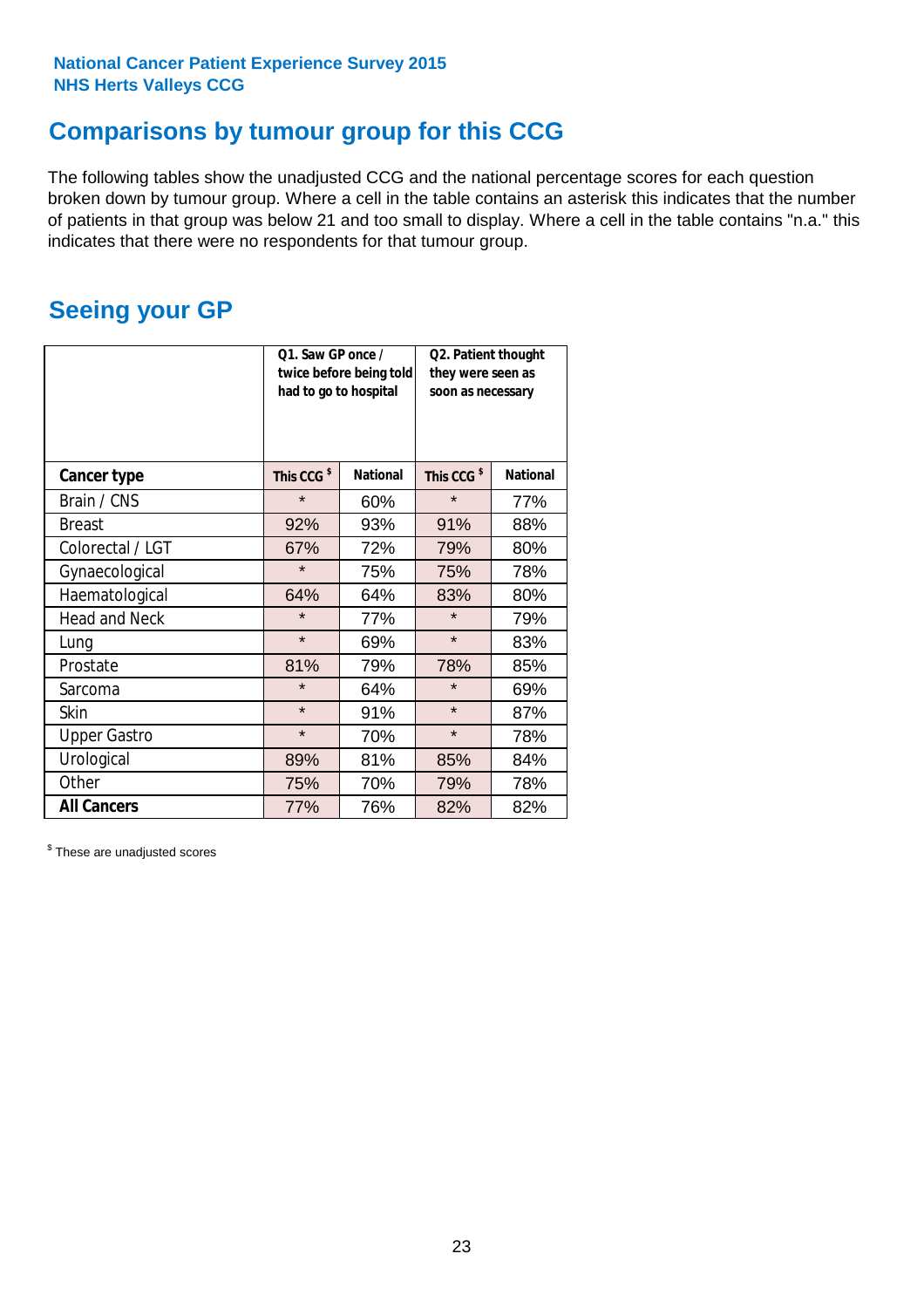## **Diagnostic tests**

|                      | be done was about<br>right | Q6. The length of time<br>waiting for the test to | Q7. Given complete<br>explanation of test<br>results in<br>understandable way |                 |  |
|----------------------|----------------------------|---------------------------------------------------|-------------------------------------------------------------------------------|-----------------|--|
| <b>Cancer type</b>   | This CCG <sup>\$</sup>     | <b>National</b>                                   | This CCG <sup>\$</sup>                                                        | <b>National</b> |  |
| Brain / CNS          | $\star$                    | 87%                                               | $\star$                                                                       | 69%             |  |
| <b>Breast</b>        | 94%                        | 90%                                               | 82%                                                                           | 82%             |  |
| Colorectal / LGT     | 86%                        | 86%                                               | 73%                                                                           | 81%             |  |
| Gynaecological       | 88%                        | 84%                                               | 78%                                                                           | 76%             |  |
| Haematological       | 89%                        | 87%                                               | 72%                                                                           | 76%             |  |
| <b>Head and Neck</b> | $\star$                    | 84%                                               | $\star$                                                                       | 77%             |  |
| Lung                 | $\star$                    | 87%                                               | $\star$                                                                       | 78%             |  |
| Prostate             | 77%                        | 85%                                               | 70%                                                                           | 79%             |  |
| Sarcoma              | $\star$                    | 81%                                               | $\star$                                                                       | 77%             |  |
| <b>Skin</b>          | $\star$                    | 89%                                               | $\star$                                                                       | 85%             |  |
| <b>Upper Gastro</b>  | $\star$                    | 83%                                               | $\star$                                                                       | 77%             |  |
| Urological           | 86%                        | 85%                                               | 83%                                                                           | 78%             |  |
| Other                | 85%                        | 85%                                               | 80%                                                                           | 76%             |  |
| <b>All Cancers</b>   | 87%                        | 87%                                               | 76%                                                                           | 79%             |  |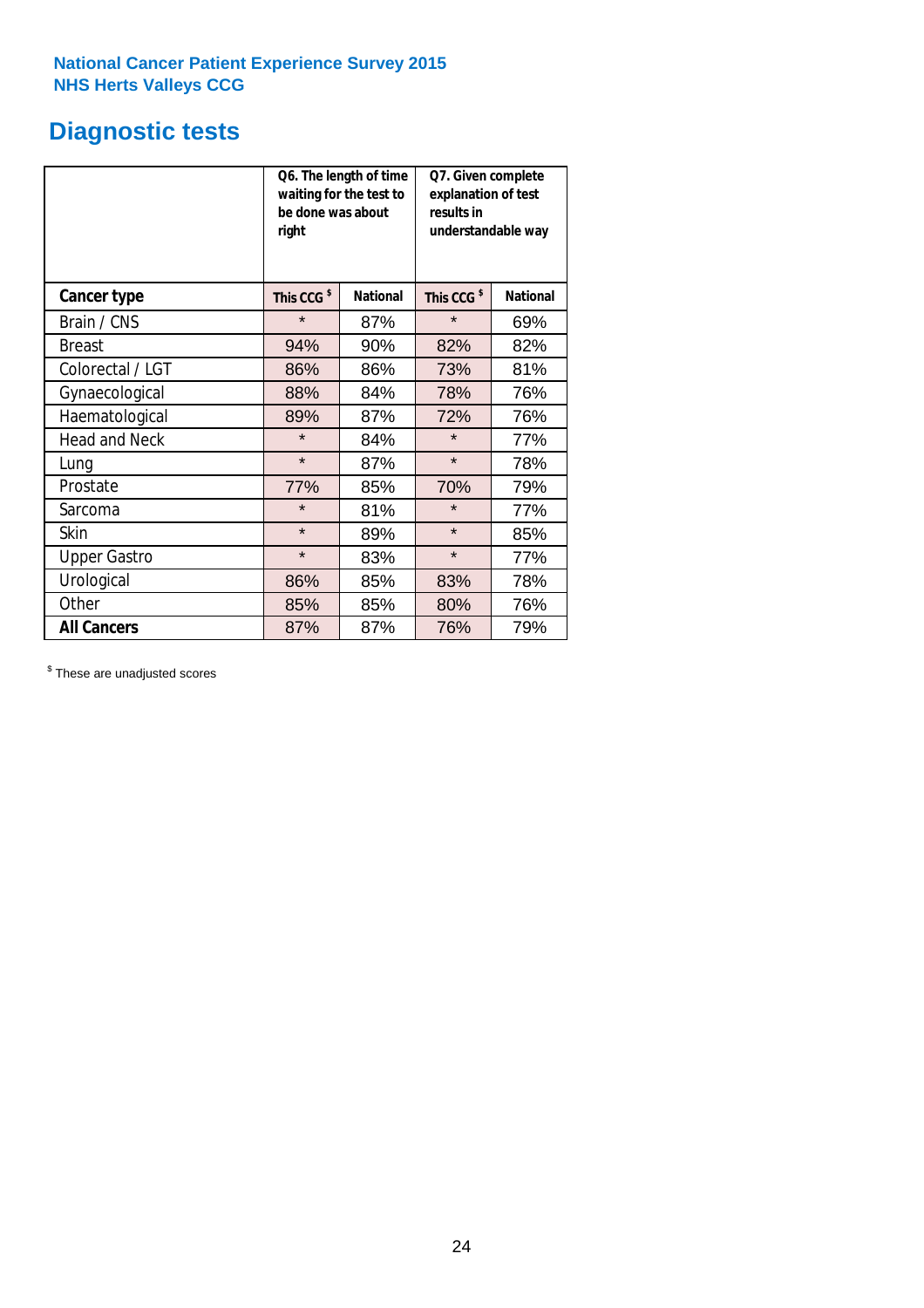## **Finding out what was wrong with you**

|                      | Q8. Patient told they<br>could bring a family<br>member or friend<br>when first told they<br>had cancer |                 | Q9. Patient felt they<br>were told sensitively<br>that they had cancer |                 | Q10. Patient<br>completely understood<br>the explanation of<br>what was wrong |                 | Q11. Patient given<br>easy to understand<br>written information<br>about the type of<br>cancer they had |                 |
|----------------------|---------------------------------------------------------------------------------------------------------|-----------------|------------------------------------------------------------------------|-----------------|-------------------------------------------------------------------------------|-----------------|---------------------------------------------------------------------------------------------------------|-----------------|
| Cancer type          | This CCG <sup>\$</sup>                                                                                  | <b>National</b> | This CCG <sup>\$</sup>                                                 | <b>National</b> | This CCG <sup>\$</sup>                                                        | <b>National</b> | This CCG <sup>\$</sup>                                                                                  | <b>National</b> |
| Brain / CNS          | $\star$                                                                                                 | 85%             | $\star$                                                                | 79%             | $\star$                                                                       | 60%             | $\star$                                                                                                 | 62%             |
| <b>Breast</b>        | 84%                                                                                                     | 83%             | 84%                                                                    | 88%             | 70%                                                                           | 78%             | 79%                                                                                                     | 76%             |
| Colorectal / LGT     | 76%                                                                                                     | 83%             | 90%                                                                    | 85%             | 79%                                                                           | 79%             | 73%                                                                                                     | 71%             |
| Gynaecological       | 77%                                                                                                     | 75%             | 71%                                                                    | 83%             | 59%                                                                           | 73%             | 50%                                                                                                     | 69%             |
| Haematological       | 80%                                                                                                     | 75%             | 87%                                                                    | 83%             | 61%                                                                           | 60%             | 73%                                                                                                     | 74%             |
| <b>Head and Neck</b> | $\star$                                                                                                 | 73%             | $\star$                                                                | 85%             | $\star$                                                                       | 75%             | $\star$                                                                                                 | 61%             |
| Lung                 | $\star$                                                                                                 | 80%             | $\star$                                                                | 83%             | $\star$                                                                       | 75%             | $\star$                                                                                                 | 66%             |
| Prostate             | 78%                                                                                                     | 80%             | 78%                                                                    | 84%             | 70%                                                                           | 78%             | 75%                                                                                                     | 80%             |
| Sarcoma              | $\star$                                                                                                 | 77%             | $\star$                                                                | 82%             | $\star$                                                                       | 63%             | $\star$                                                                                                 | 61%             |
| Skin                 | $\star$                                                                                                 | 71%             | $\star$                                                                | 90%             | $\star$                                                                       | 83%             | $\star$                                                                                                 | 84%             |
| <b>Upper Gastro</b>  | $\star$                                                                                                 | 79%             | $\star$                                                                | 79%             | $\star$                                                                       | 72%             | $\star$                                                                                                 | 64%             |
| Urological           | 64%                                                                                                     | 74%             | 79%                                                                    | 82%             | 73%                                                                           | 76%             | 69%                                                                                                     | 71%             |
| Other                | 83%                                                                                                     | 77%             | 77%                                                                    | 82%             | 70%                                                                           | 72%             | 62%                                                                                                     | 61%             |
| <b>All Cancers</b>   | 79%                                                                                                     | 79%             | 83%                                                                    | 84%             | 69%                                                                           | 73%             | 72%                                                                                                     | 72%             |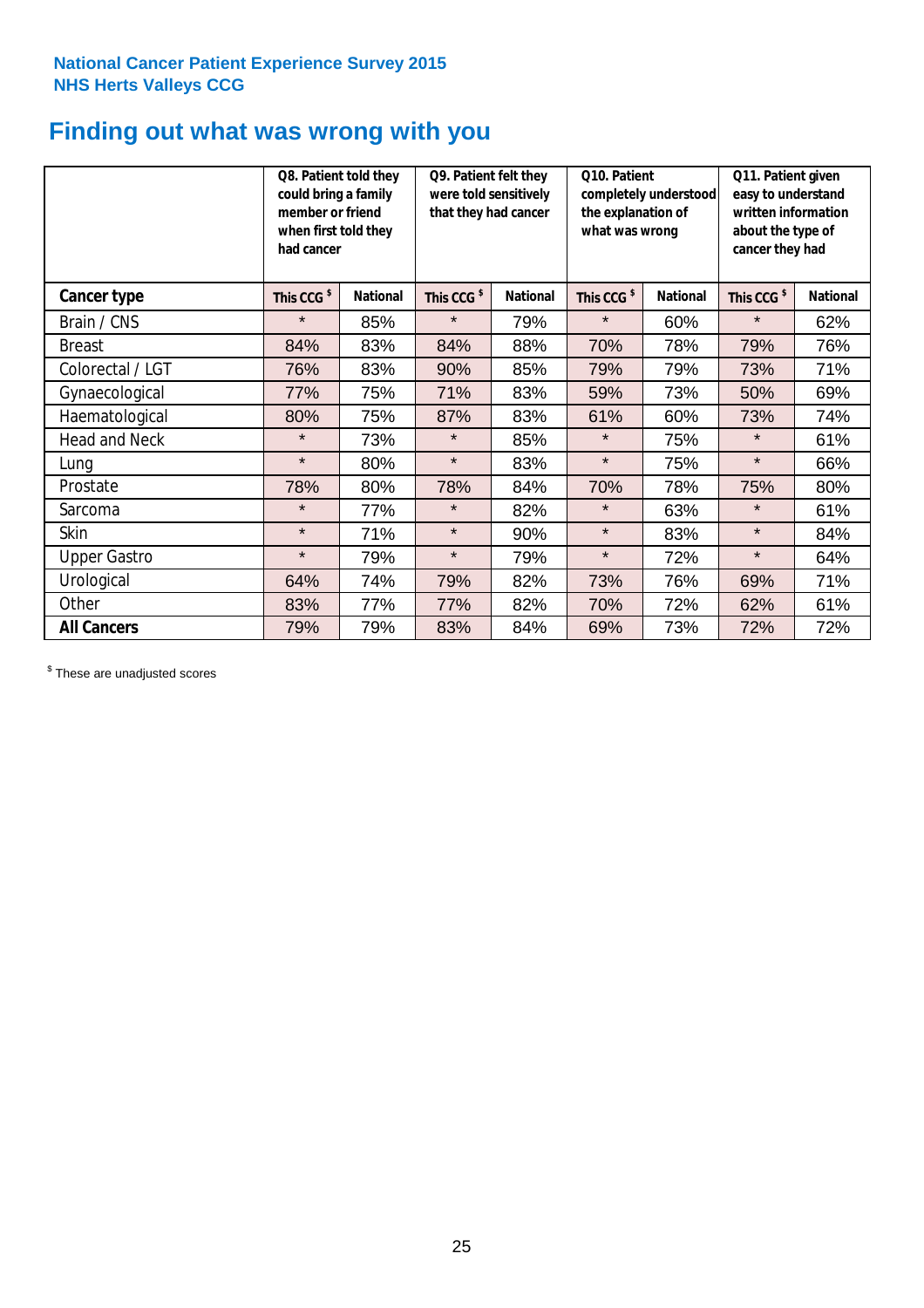## **Deciding the best treatment for you**

|                      | Q12. Patient felt that<br>treatment options<br>were completely<br>explained |                 | Q13. Possible side<br>understandable way | effects explained in an | Q14. Patient given<br>practical advice and<br>support in dealing with<br>side effects of<br>treatment |                 |  |
|----------------------|-----------------------------------------------------------------------------|-----------------|------------------------------------------|-------------------------|-------------------------------------------------------------------------------------------------------|-----------------|--|
| <b>Cancer type</b>   | This CCG <sup>\$</sup>                                                      | <b>National</b> | This CCG <sup>\$</sup>                   | <b>National</b>         | This CCG <sup>\$</sup>                                                                                | <b>National</b> |  |
| Brain / CNS          | $\star$                                                                     | 80%             | $\star$                                  | 71%                     | $\star$                                                                                               | 62%             |  |
| <b>Breast</b>        | 77%                                                                         | 84%             | 62%                                      | 76%                     | 68%                                                                                                   | 69%             |  |
| Colorectal / LGT     | 82%                                                                         | 85%             | 65%                                      | 75%                     | 70%                                                                                                   | 68%             |  |
| Gynaecological       | $\star$                                                                     | 84%             | 69%                                      | 76%                     | 65%                                                                                                   | 68%             |  |
| Haematological       | 80%                                                                         | 81%             | 71%                                      | 69%                     | 67%                                                                                                   | 65%             |  |
| <b>Head and Neck</b> | $\star$                                                                     | 85%             | $\star$                                  | 72%                     | $\star$                                                                                               | 67%             |  |
| Lung                 | $\star$                                                                     | 84%             | $\star$                                  | 74%                     | $\star$                                                                                               | 69%             |  |
| Prostate             | 80%                                                                         | 80%             | 66%                                      | 71%                     | 50%                                                                                                   | 61%             |  |
| Sarcoma              | $\star$                                                                     | 82%             | $\star$                                  | 75%                     | $\star$                                                                                               | 66%             |  |
| Skin                 | $\star$                                                                     | 88%             | $\star$                                  | 75%                     | $\star$                                                                                               | 74%             |  |
| <b>Upper Gastro</b>  | $\star$                                                                     | 83%             | $\star$                                  | 72%                     | $\star$                                                                                               | 66%             |  |
| Urological           | 68%                                                                         | 80%             | 68%                                      | 69%                     | 51%                                                                                                   | 61%             |  |
| Other                | 81%                                                                         | 80%             | 74%                                      | 72%                     | 64%                                                                                                   | 64%             |  |
| <b>All Cancers</b>   | 78%                                                                         | 83%             | 68%                                      | 73%                     | 63%                                                                                                   | 66%             |  |

|                      | in the future          | Q15. Patient definitely<br>told about side effects<br>that could affect them | about care and<br>treatment | Q16. Patient definitely<br>involved in decisions |  |  |
|----------------------|------------------------|------------------------------------------------------------------------------|-----------------------------|--------------------------------------------------|--|--|
| <b>Cancer type</b>   | This CCG <sup>\$</sup> | <b>National</b>                                                              | This CCG <sup>\$</sup>      | <b>National</b>                                  |  |  |
| Brain / CNS          | $\star$                | 56%                                                                          | $\star$                     | 74%                                              |  |  |
| <b>Breast</b>        | 47%                    | 55%                                                                          | 75%                         | 79%                                              |  |  |
| Colorectal / LGT     | 51%                    | 56%                                                                          | 68%                         | 79%                                              |  |  |
| Gynaecological       | 41%                    | 54%                                                                          |                             | 76%                                              |  |  |
| Haematological       | 50%<br>56%             |                                                                              | 79%                         | 77%                                              |  |  |
| <b>Head and Neck</b> | $\star$                | 58%                                                                          | $\star$                     | 76%                                              |  |  |
| Lung                 | $\star$                | 54%                                                                          | $\star$                     | 78%                                              |  |  |
| Prostate             | 67%                    | 63%                                                                          | 75%                         | 79%                                              |  |  |
| Sarcoma              | $\star$                | 54%                                                                          | $\star$                     | 77%                                              |  |  |
| Skin                 | $\star$                | 66%                                                                          | $\star$                     | 86%                                              |  |  |
| <b>Upper Gastro</b>  | $\star$                | 53%                                                                          | $\star$                     | 77%                                              |  |  |
| Urological           | 49%                    | 52%                                                                          | 73%                         | 75%                                              |  |  |
| Other                | 49%                    | 51%                                                                          | 80%                         | 75%                                              |  |  |
| <b>All Cancers</b>   | 51%                    | 54%                                                                          | 75%                         | 78%                                              |  |  |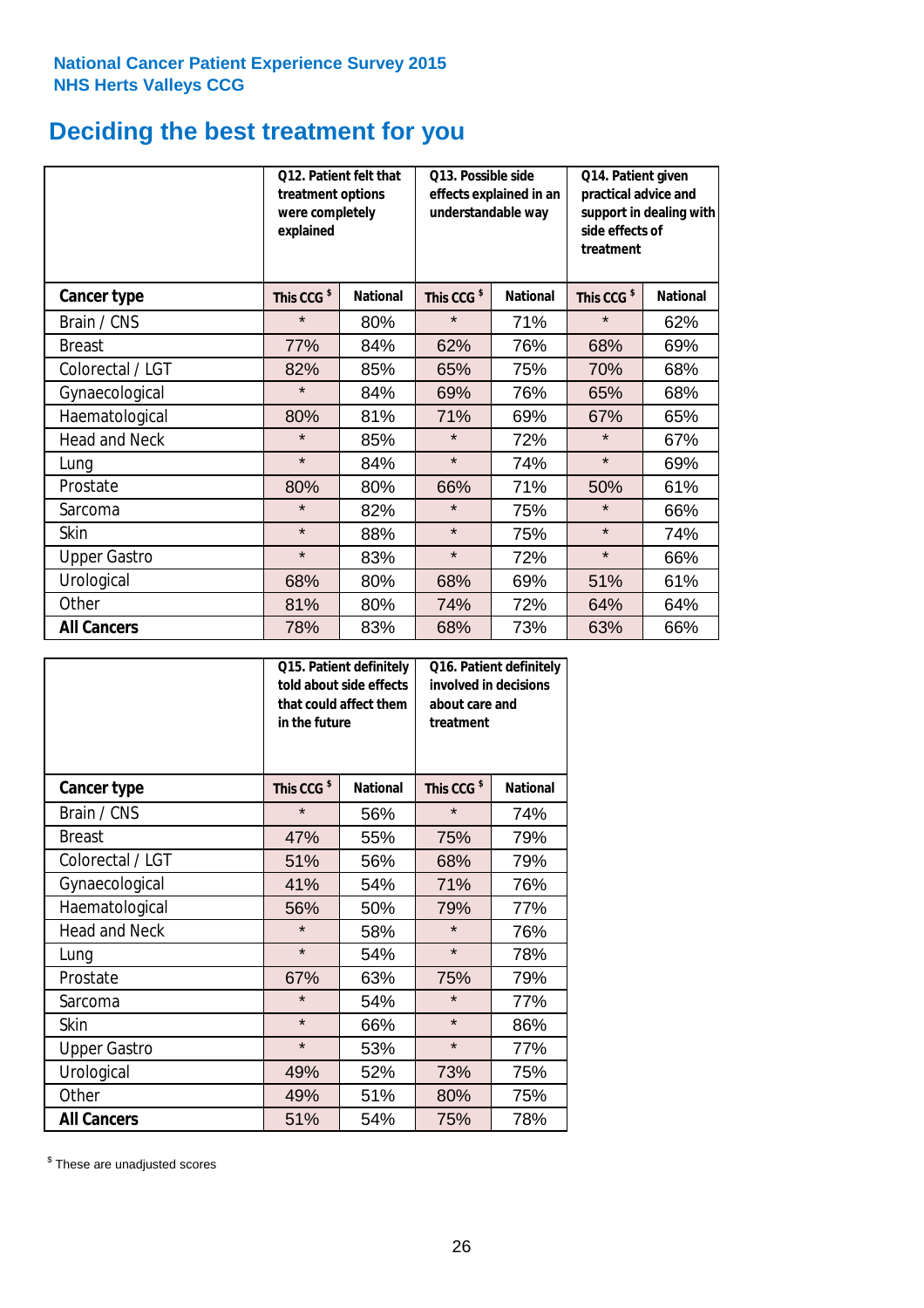## **Clinical Nurse Specialist**

|                      | would support them<br>through their<br>treatment | Q17. Patient given the<br>name of the CNS who | Q18. Patient found it<br>easy to contact their<br><b>CNS</b> |                 | <b>Q19. Get</b><br>understandable<br>answers to important<br>questions all or most<br>of the time |                 |  |
|----------------------|--------------------------------------------------|-----------------------------------------------|--------------------------------------------------------------|-----------------|---------------------------------------------------------------------------------------------------|-----------------|--|
| <b>Cancer type</b>   | This CCG <sup>\$</sup>                           | <b>National</b>                               | This CCG <sup>\$</sup>                                       | <b>National</b> | This CCG <sup>\$</sup>                                                                            | <b>National</b> |  |
| Brain / CNS          | $\star$                                          | 95%                                           | $\star$                                                      | 84%             | $\star$                                                                                           | 85%             |  |
| <b>Breast</b>        | 94%                                              | 94%                                           | 82%                                                          | 85%             | 85%                                                                                               | 88%             |  |
| Colorectal / LGT     | 93%                                              | 91%                                           | 82%                                                          | 88%             | 92%                                                                                               | 90%             |  |
| Gynaecological       | 97%                                              | 93%                                           | 86%                                                          | 86%             | $\star$                                                                                           | 87%             |  |
| Haematological       | 91%                                              | 89%                                           | 91%                                                          | 89%             | 93%                                                                                               | 90%             |  |
| <b>Head and Neck</b> | $\star$                                          | 88%                                           | $\star$                                                      | 86%             | $\star$                                                                                           | 88%             |  |
| Lung                 | $\star$                                          | 93%                                           | $\star$                                                      | 89%             | $\star$                                                                                           | 89%             |  |
| Prostate             | 90%                                              | 89%                                           | 72%                                                          | 83%             | 80%                                                                                               | 88%             |  |
| Sarcoma              | $\star$                                          | 87%                                           | $\star$                                                      | 86%             | $\star$                                                                                           | 88%             |  |
| Skin                 | $\star$                                          | 88%                                           | $\star$                                                      | 90%             | $\star$                                                                                           | 92%             |  |
| <b>Upper Gastro</b>  | $\star$                                          | 92%                                           | $\star$                                                      | 87%             | $\star$                                                                                           | 88%             |  |
| Urological           | 79%                                              | 80%                                           | 92%                                                          | 85%             | $\star$                                                                                           | 88%             |  |
| Other                | 86%                                              | 86%                                           | 84%                                                          | 86%             | 88%                                                                                               | 87%             |  |
| <b>All Cancers</b>   | 90%                                              | 90%                                           | 84%                                                          | 87%             | 88%                                                                                               | 88%             |  |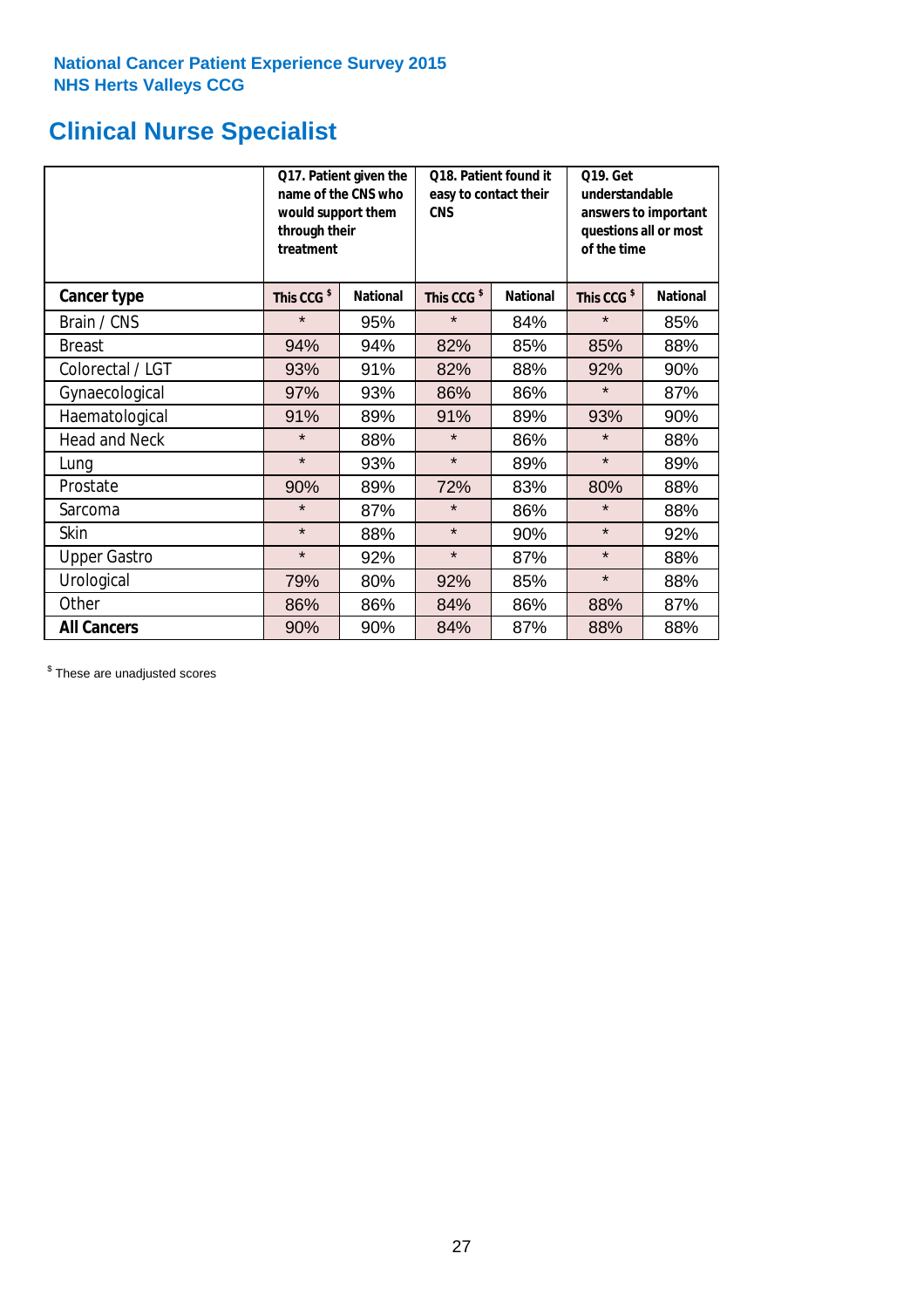## **Support for people with cancer**

|                      | Q20. Hospital staff<br>gave information | about support groups | Q21. Hospital staff<br>gave information<br>about impact cancer<br>could have on day to<br>day activities |                 | Q22. Hospital staff<br>gave information on<br>getting financial help |                 | Q23. Hospital staff told<br>patient they could get<br>free prescriptions |                 |
|----------------------|-----------------------------------------|----------------------|----------------------------------------------------------------------------------------------------------|-----------------|----------------------------------------------------------------------|-----------------|--------------------------------------------------------------------------|-----------------|
| Cancer type          | This CCG <sup>\$</sup>                  | <b>National</b>      | This CCG <sup>\$</sup>                                                                                   | <b>National</b> | This CCG <sup>\$</sup>                                               | <b>National</b> | This CCG <sup>\$</sup>                                                   | <b>National</b> |
| Brain / CNS          | $\star$                                 | 85%                  | $\star$                                                                                                  | 80%             | $\star$                                                              | 72%             | $\star$                                                                  | 79%             |
| <b>Breast</b>        | 83%                                     | 88%                  | 78%                                                                                                      | 85%             | 64%                                                                  | 60%             | 89%                                                                      | 80%             |
| Colorectal / LGT     | 87%                                     | 82%                  | 76%                                                                                                      | 82%             | 56%                                                                  | 52%             | 94%                                                                      | 83%             |
| Gynaecological       | $\star$                                 | 83%                  | $\star$                                                                                                  | 81%             | $\star$                                                              | 58%             | $\star$                                                                  | 76%             |
| Haematological       | 85%                                     | 82%                  | 89%                                                                                                      | 82%             | 64%                                                                  | 56%             | 91%                                                                      | 86%             |
| <b>Head and Neck</b> | $\star$                                 | 83%                  | $\star$                                                                                                  | 80%             | $\star$                                                              | 55%             | $\star$                                                                  | 80%             |
| Lung                 | $\star$                                 | 82%                  | $\star$                                                                                                  | 80%             | $\star$                                                              | 68%             | $\star$                                                                  | 85%             |
| Prostate             | 82%                                     | 85%                  | 88%                                                                                                      | 81%             | 39%                                                                  | 41%             | 70%                                                                      | 76%             |
| Sarcoma              | $\star$                                 | 82%                  | $\star$                                                                                                  | 80%             | $\star$                                                              | 57%             | $\star$                                                                  | 75%             |
| Skin                 | $\star$                                 | 85%                  | $\star$                                                                                                  | 85%             | $\star$                                                              | 51%             | $\star$                                                                  | 65%             |
| <b>Upper Gastro</b>  | $\star$                                 | 82%                  | $\star$                                                                                                  | 78%             | $\star$                                                              | 57%             | $\star$                                                                  | 83%             |
| Urological           | 67%                                     | 71%                  | $\star$                                                                                                  | 70%             | $\star$                                                              | 33%             | $\star$                                                                  | 69%             |
| Other                | 75%                                     | 80%                  | 71%                                                                                                      | 77%             | 70%                                                                  | 53%             | $\star$                                                                  | 79%             |
| <b>All Cancers</b>   | 82%                                     | 83%                  | 80%                                                                                                      | 81%             | 58%                                                                  | 55%             | 85%                                                                      | 80%             |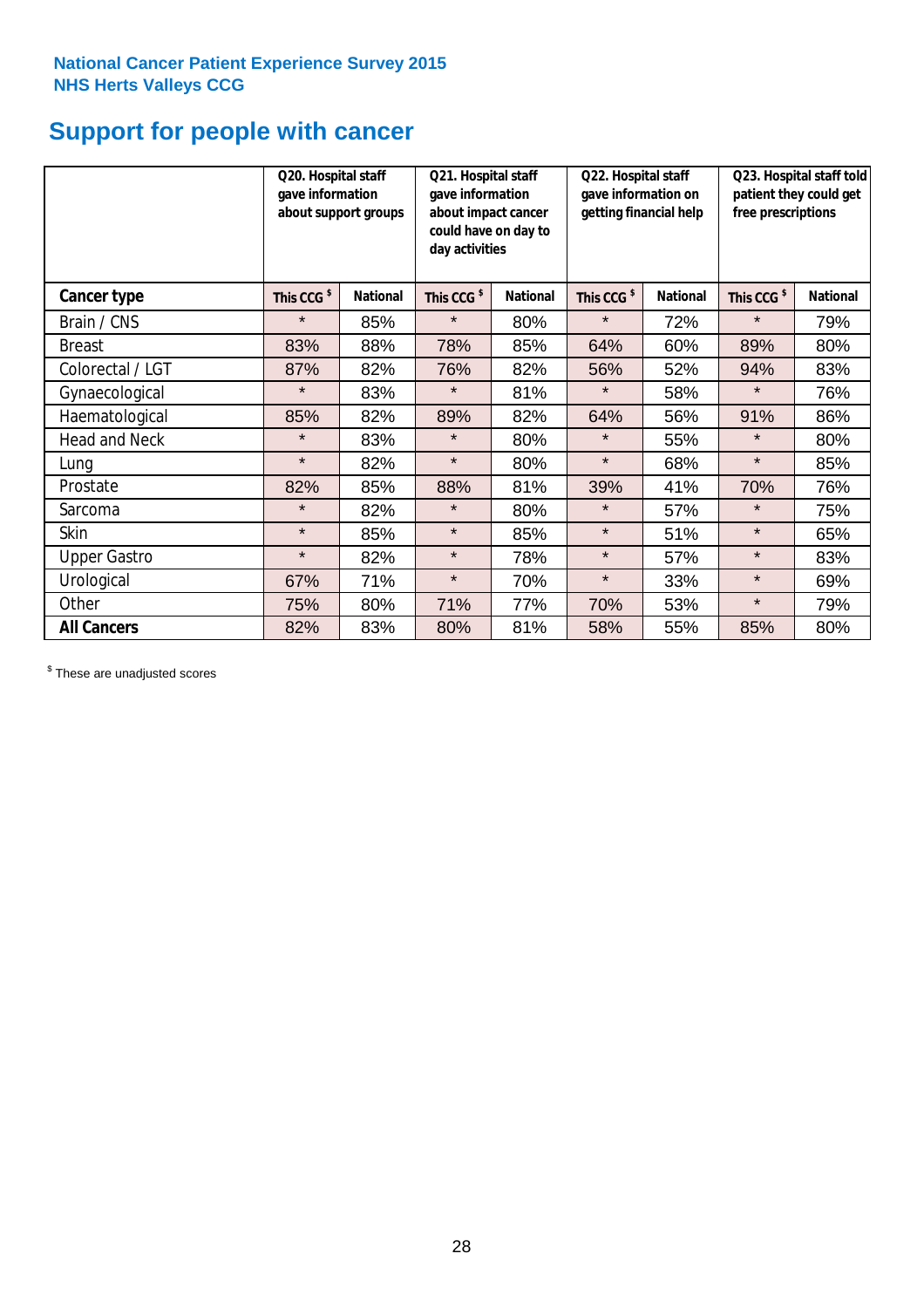## **Operations**

|                      | Q26. Staff explained<br>how operation had<br>gone in<br>understandable way |                 |  |  |
|----------------------|----------------------------------------------------------------------------|-----------------|--|--|
| <b>Cancer type</b>   | This CCG <sup>\$</sup>                                                     | <b>National</b> |  |  |
| Brain / CNS          | $\star$                                                                    | 75%             |  |  |
| <b>Breast</b>        | 68%                                                                        | 77%             |  |  |
| Colorectal / LGT     | 85%                                                                        | 81%             |  |  |
| Gynaecological       | $\star$                                                                    | 79%             |  |  |
| Haematological       | $\star$                                                                    | 75%             |  |  |
| <b>Head and Neck</b> | $\star$                                                                    | 77%             |  |  |
| Lung                 | $\star$                                                                    | 76%             |  |  |
| Prostate             | 65%                                                                        | 76%             |  |  |
| Sarcoma              | $\star$                                                                    | 80%             |  |  |
| Skin                 | $\star$                                                                    | 84%             |  |  |
| <b>Upper Gastro</b>  | $\star$                                                                    | 81%             |  |  |
| Urological           | 72%<br>74%                                                                 |                 |  |  |
| Other                | $\star$                                                                    | 78%             |  |  |
| <b>All Cancers</b>   | 78%<br>73%                                                                 |                 |  |  |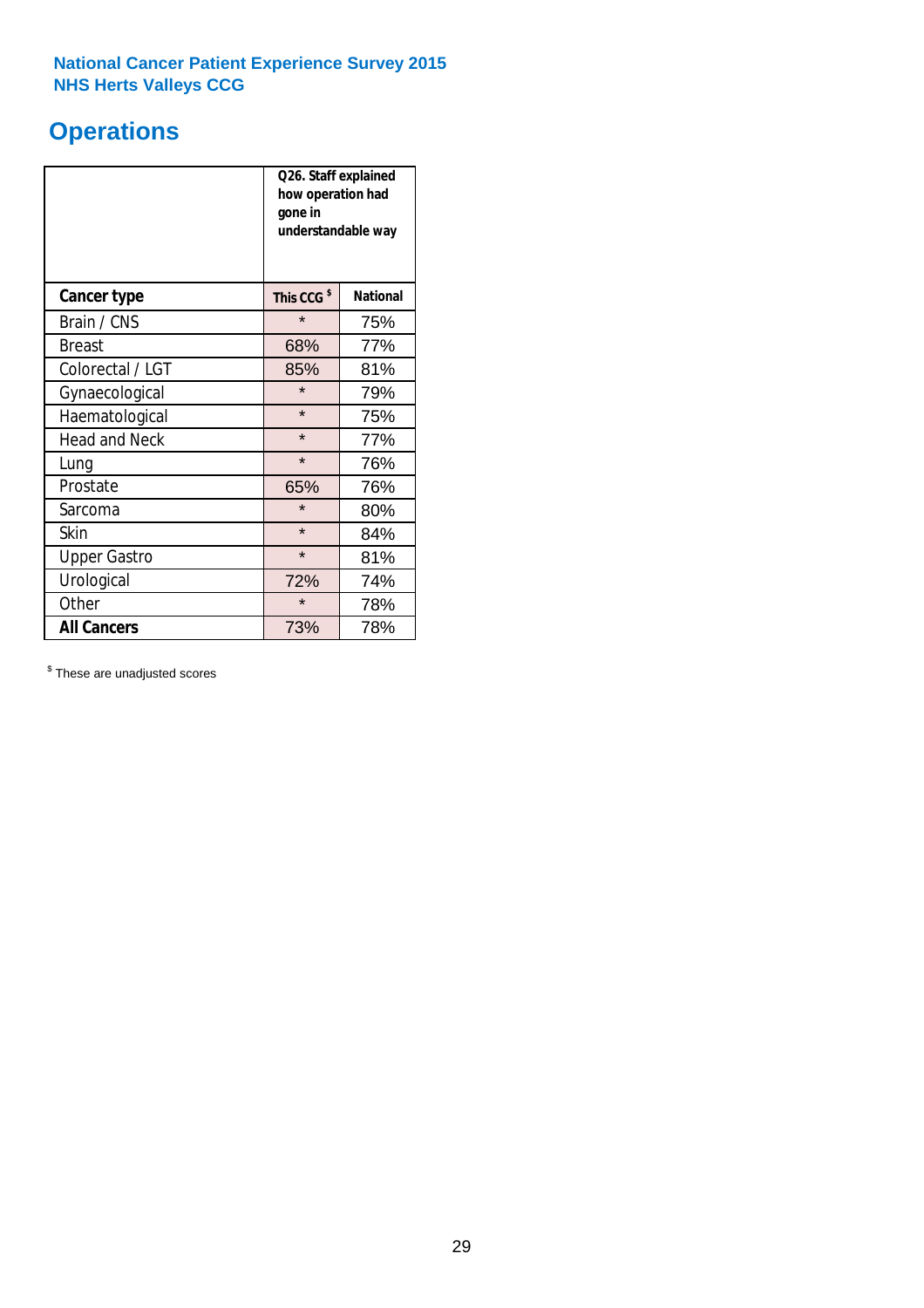## **Hospital care as an inpatient (Part 1 of 2)**

|                      | or nurses did not talk<br>they were not there | Q28. Groups of doctors<br>in front of patient as if | Q29. Patient had<br>confidence and trust in<br>all doctors treating<br>them |                 | Q30. Patient's family<br>or someone close<br>definitely had<br>opportunity to talk to<br>doctor |                 | Q31. Patient had<br>confidence and trust in I<br>all ward nurses |                 |
|----------------------|-----------------------------------------------|-----------------------------------------------------|-----------------------------------------------------------------------------|-----------------|-------------------------------------------------------------------------------------------------|-----------------|------------------------------------------------------------------|-----------------|
| Cancer type          | This CCG <sup>\$</sup>                        | <b>National</b>                                     | This CCG <sup>\$</sup>                                                      | <b>National</b> | This CCG <sup>\$</sup>                                                                          | <b>National</b> | This CCG <sup>\$</sup>                                           | <b>National</b> |
| Brain / CNS          | $\star$                                       | 68%                                                 | $\star$                                                                     | 78%             | $\star$                                                                                         | 65%             | $\star$                                                          | 67%             |
| <b>Breast</b>        | 76%                                           | 89%                                                 | 81%                                                                         | 86%             | 65%                                                                                             | 73%             | 66%                                                              | 74%             |
| Colorectal / LGT     | 67%                                           | 75%                                                 | 82%                                                                         | 85%             | 70%                                                                                             | 72%             | 67%                                                              | 68%             |
| Gynaecological       | 64%                                           | 84%                                                 | 82%                                                                         | 86%             | $\star$                                                                                         | 71%             | 55%                                                              | 69%             |
| Haematological       | 73%                                           | 80%                                                 | 79%                                                                         | 81%             | 77%                                                                                             | 75%             | 58%                                                              | 73%             |
| <b>Head and Neck</b> | $\star$                                       | 79%                                                 | $\star$                                                                     | 85%             | $\star$                                                                                         | 73%             | $\star$                                                          | 72%             |
| Lung                 | $\star$                                       | 75%                                                 | $\star$                                                                     | 82%             | $\star$                                                                                         | 71%             | $\star$                                                          | 73%             |
| Prostate             | 93%                                           | 84%                                                 | 81%                                                                         | 87%             | 71%                                                                                             | 72%             | 74%                                                              | 75%             |
| Sarcoma              | $\star$                                       | 82%                                                 | $\star$                                                                     | 85%             | $\star$                                                                                         | 75%             | $\star$                                                          | 70%             |
| Skin                 | $\star$                                       | 85%                                                 | $\star$                                                                     | 90%             | $\star$                                                                                         | 79%             | $\star$                                                          | 84%             |
| <b>Upper Gastro</b>  | $\star$                                       | 75%                                                 | $\star$                                                                     | 83%             | $\star$                                                                                         | 72%             | $\star$                                                          | 70%             |
| Urological           | 80%                                           | 80%                                                 | 83%                                                                         | 84%             | 59%                                                                                             | 67%             | 76%                                                              | 75%             |
| Other                | 73%                                           | 79%                                                 | 91%                                                                         | 79%             | $\star$                                                                                         | 70%             | 77%                                                              | 69%             |
| <b>All Cancers</b>   | 76%                                           | 81%                                                 | 83%                                                                         | 84%             | 68%                                                                                             | 72%             | 68%                                                              | 72%             |

|                      | Q32. Always / nearly<br>always enough nurses<br>on duty |                 | Q33. All staff asked<br>patient what name<br>they preferred to be<br>called by |                 | Q34. Always given<br>enough privacy when<br>discussing condition or<br>treatment |                 | Q35. Patient was able<br>to discuss worries or<br>fears with staff during<br>visit |                 |
|----------------------|---------------------------------------------------------|-----------------|--------------------------------------------------------------------------------|-----------------|----------------------------------------------------------------------------------|-----------------|------------------------------------------------------------------------------------|-----------------|
| <b>Cancer type</b>   | This CCG <sup>\$</sup>                                  | <b>National</b> | This CCG <sup>\$</sup>                                                         | <b>National</b> | This CCG <sup>\$</sup>                                                           | <b>National</b> | This CCG <sup>\$</sup>                                                             | <b>National</b> |
| Brain / CNS          | $\star$                                                 | 64%             | $\star$                                                                        | 69%             | $\star$                                                                          | 80%             | $\star$                                                                            | 44%             |
| <b>Breast</b>        | 64%                                                     | 69%             | 53%                                                                            | 60%             | 80%                                                                              | 86%             | 45%                                                                                | 53%             |
| Colorectal / LGT     | 63%                                                     | 61%             | 67%                                                                            | 70%             | 83%                                                                              | 84%             | 57%                                                                                | 54%             |
| Gynaecological       | 45%                                                     | 65%             | 43%                                                                            | 63%             | 82%                                                                              | 82%             | $\star$                                                                            | 50%             |
| Haematological       | 52%                                                     | 63%             | 56%                                                                            | 67%             | 88%                                                                              | 86%             | 50%                                                                                | 55%             |
| <b>Head and Neck</b> | $\star$                                                 | 67%             | $\star$                                                                        | 66%             | $\star$                                                                          | 85%             | $\star$                                                                            | 50%             |
| Lung                 | $\star$                                                 | 68%             | $\star$                                                                        | 71%             | $\star$                                                                          | 84%             | $\star$                                                                            | 49%             |
| Prostate             | 70%                                                     | 71%             | 56%                                                                            | 67%             | 77%                                                                              | 87%             | 31%                                                                                | 52%             |
| Sarcoma              | $\star$                                                 | 68%             | $\star$                                                                        | 71%             | $\star$                                                                          | 87%             | $\star$                                                                            | 52%             |
| Skin                 | $\star$                                                 | 81%             | $\star$                                                                        | 67%             | $\star$                                                                          | 89%             | $\star$                                                                            | 61%             |
| <b>Upper Gastro</b>  | $\star$                                                 | 62%             | $\star$                                                                        | 75%             | $\star$                                                                          | 83%             | $\star$                                                                            | 53%             |
| Urological           | 68%                                                     | 68%             | 59%                                                                            | 71%             | 78%                                                                              | 84%             | 41%                                                                                | 46%             |
| Other                | 50%                                                     | 62%             | 55%                                                                            | 66%             | 95%                                                                              | 82%             | $\star$                                                                            | 48%             |
| <b>All Cancers</b>   | 63%                                                     | 66%             | 57%                                                                            | 67%             | 83%                                                                              | 85%             | 45%                                                                                | 52%             |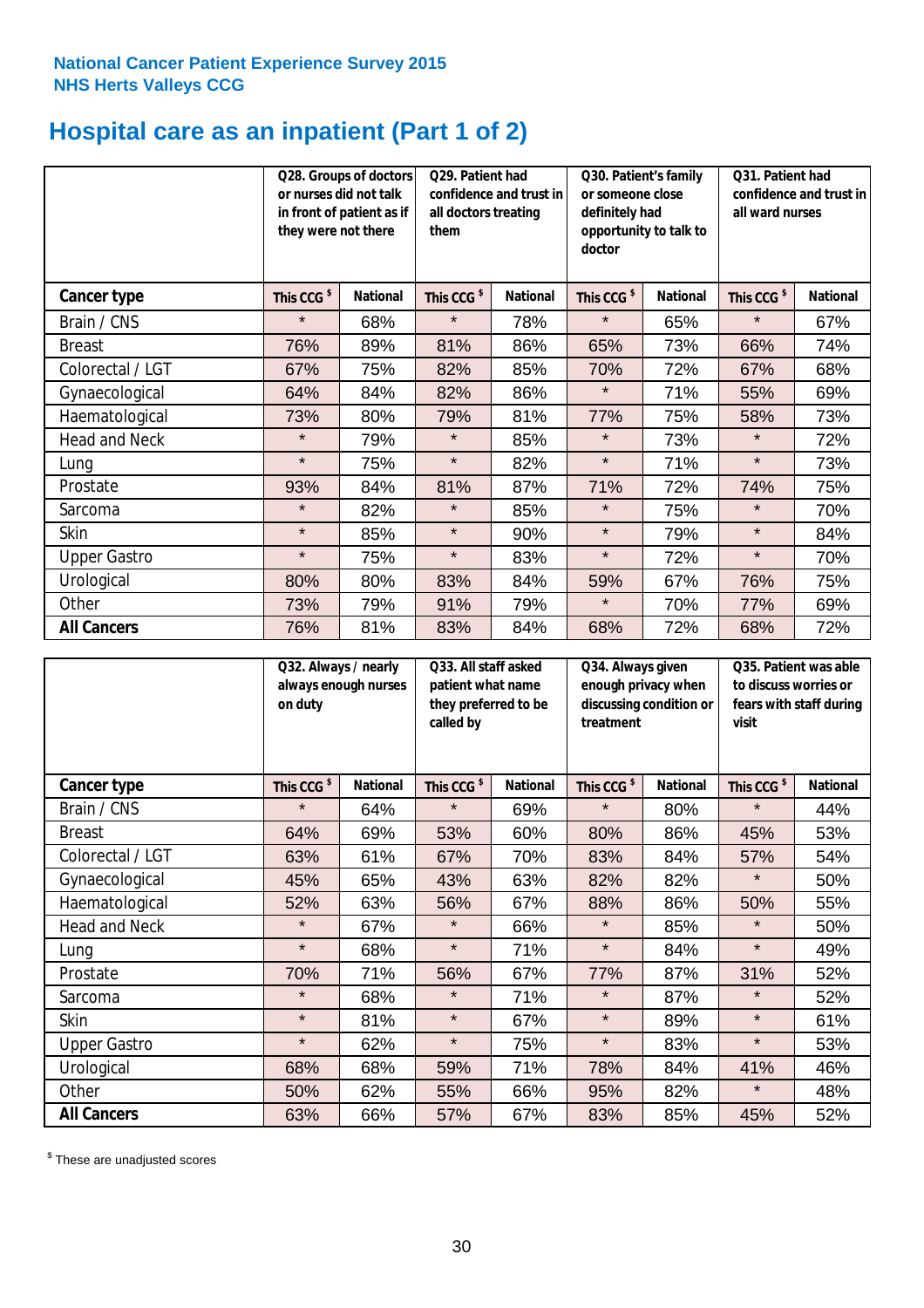## **Hospital care as an inpatient (Part 2 of 2)**

|                      | Q36. Hospital staff<br>definitely did<br>everything to help<br>control pain |                 | Q37. Always treated<br>with respect and<br>dignity by staff |                 | Q38. Given clear<br>written information<br>about what should /<br>should not do post<br>discharge |                 | Q39. Staff told patient<br>who to contact if<br>worried post discharge |                 |
|----------------------|-----------------------------------------------------------------------------|-----------------|-------------------------------------------------------------|-----------------|---------------------------------------------------------------------------------------------------|-----------------|------------------------------------------------------------------------|-----------------|
| Cancer type          | This CCG <sup>\$</sup>                                                      | <b>National</b> | This CCG <sup>\$</sup>                                      | <b>National</b> | This CCG <sup>\$</sup>                                                                            | <b>National</b> | This CCG <sup>\$</sup>                                                 | <b>National</b> |
| Brain / CNS          | $\star$                                                                     | 82%             | $\star$                                                     | 84%             | $\star$                                                                                           | 79%             | $\star$                                                                | 91%             |
| <b>Breast</b>        | 89%                                                                         | 86%             | 86%                                                         | 88%             | 86%                                                                                               | 90%             | 93%                                                                    | 95%             |
| Colorectal / LGT     | 81%                                                                         | 84%             | 85%                                                         | 86%             | 84%                                                                                               | 83%             | 96%                                                                    | 94%             |
| Gynaecological       | 67%                                                                         | 83%             | 73%                                                         | 85%             | $\star$                                                                                           | 86%             | $\star$                                                                | 93%             |
| Haematological       | 76%                                                                         | 84%             | 79%                                                         | 89%             | 80%                                                                                               | 79%             | 91%                                                                    | 95%             |
| <b>Head and Neck</b> | $\star$                                                                     | 84%             | $\star$                                                     | 88%             | $\star$                                                                                           | 86%             | $\star$                                                                | 92%             |
| Lung                 | $\star$                                                                     | 83%             | $\star$                                                     | 87%             | $\star$                                                                                           | 81%             | $\star$                                                                | 92%             |
| Prostate             | 85%                                                                         | 85%             | 86%                                                         | 91%             | 79%                                                                                               | 87%             | 89%                                                                    | 94%             |
| Sarcoma              | $\star$                                                                     | 86%             | $\star$                                                     | 91%             | $\star$                                                                                           | 83%             | $\star$                                                                | 94%             |
| Skin                 | n.a.                                                                        | 88%             | $\star$                                                     | 93%             | $\star$                                                                                           | 91%             | $\star$                                                                | 97%             |
| <b>Upper Gastro</b>  | $\star$                                                                     | 83%             | $\star$                                                     | 86%             | $\star$                                                                                           | 79%             | $\star$                                                                | 93%             |
| Urological           | 70%                                                                         | 80%             | 85%                                                         | 88%             | 90%                                                                                               | 83%             | 90%                                                                    | 90%             |
| Other                | $\star$                                                                     | 82%             | 95%                                                         | 85%             | 67%                                                                                               | 80%             | $\star$                                                                | 92%             |
| <b>All Cancers</b>   | 84%                                                                         | 84%             | 86%                                                         | 87%             | 83%                                                                                               | 84%             | 93%                                                                    | 94%             |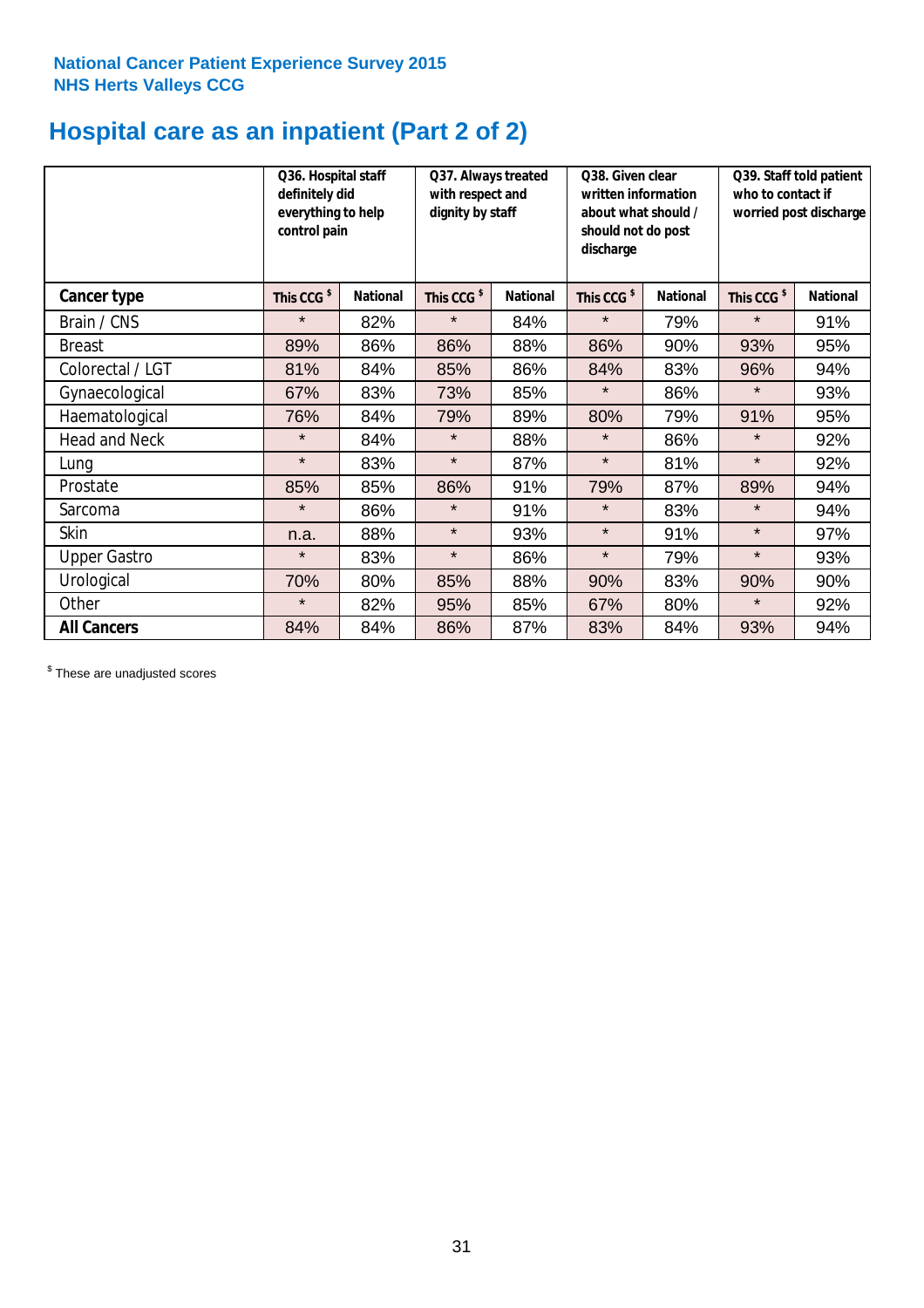## **Hospital care as a day patient / outpatient**

|                      | to discuss worries or<br>visit | Q41. Patient was able<br>fears with staff during | Q42. Doctor had the<br>right notes and other<br>documentation with<br>them |                 | Q44. Beforehand<br>patient had all<br>information needed<br>about radiotherapy<br>treatment |                 |                        |                 | Q45. Patient given<br>understandable<br>information about<br>was working | whether radiotherapy |
|----------------------|--------------------------------|--------------------------------------------------|----------------------------------------------------------------------------|-----------------|---------------------------------------------------------------------------------------------|-----------------|------------------------|-----------------|--------------------------------------------------------------------------|----------------------|
| <b>Cancer type</b>   | This CCG <sup>\$</sup>         | <b>National</b>                                  | This CCG <sup>\$</sup>                                                     | <b>National</b> | This CCG <sup>\$</sup>                                                                      | <b>National</b> | This CCG <sup>\$</sup> | <b>National</b> |                                                                          |                      |
| Brain / CNS          | $\star$                        | 65%                                              | $\star$                                                                    | 94%             | $\star$                                                                                     | 85%             | $\star$                | 52%             |                                                                          |                      |
| <b>Breast</b>        | 63%                            | 70%                                              | 90%                                                                        | 95%             | 84%                                                                                         | 87%             | 56%                    | 60%             |                                                                          |                      |
| Colorectal / LGT     | 70%                            | 73%                                              | 90%                                                                        | 95%             | $\star$                                                                                     | 85%             | $\star$                | 55%             |                                                                          |                      |
| Gynaecological       | 48%                            | 70%                                              | 92%                                                                        | 96%             | $\star$                                                                                     | 85%             | $\star$                | 64%             |                                                                          |                      |
| Haematological       | 80%                            | 74%                                              | 96%                                                                        | 97%             | $\star$                                                                                     | 82%             | $\star$                | 64%             |                                                                          |                      |
| <b>Head and Neck</b> | $\star$                        | 69%                                              | $\star$                                                                    | 95%             | $\star$                                                                                     | 86%             | $\star$                | 60%             |                                                                          |                      |
| Lung                 | $\star$                        | 69%                                              | $\star$                                                                    | 96%             | $\star$                                                                                     | 86%             | $\star$                | 59%             |                                                                          |                      |
| Prostate             | 67%                            | 69%                                              | 95%                                                                        | 95%             | 70%                                                                                         | 88%             | $\star$                | 61%             |                                                                          |                      |
| Sarcoma              | $\star$                        | 68%                                              | $\star$                                                                    | 97%             | $\star$                                                                                     | 88%             | $\star$                | 63%             |                                                                          |                      |
| Skin                 | $\star$                        | 73%                                              | $\star$                                                                    | 96%             | n.a.                                                                                        | 81%             | n.a.                   | 63%             |                                                                          |                      |
| <b>Upper Gastro</b>  | $\star$                        | 68%                                              | $\star$                                                                    | 95%             | $\star$                                                                                     | 85%             | $\star$                | 57%             |                                                                          |                      |
| Urological           | 67%                            | 65%                                              | 97%                                                                        | 95%             | $\star$                                                                                     | 81%             | $\star$                | 53%             |                                                                          |                      |
| Other                | 71%                            | 67%                                              | 92%                                                                        | 95%             | $\star$                                                                                     | 83%             | $\star$                | 59%             |                                                                          |                      |
| <b>All Cancers</b>   | 67%                            | 70%                                              | 94%                                                                        | 96%             | 81%                                                                                         | 86%             | 56%                    | 60%             |                                                                          |                      |

|                      | O47. Beforehand<br>patient had all<br>information needed<br>about chemotherapy<br>treatment |                 | Q48. Patient given<br>understandable<br>information about<br>whether<br>chemotherapy was<br>working |                 |
|----------------------|---------------------------------------------------------------------------------------------|-----------------|-----------------------------------------------------------------------------------------------------|-----------------|
| <b>Cancer type</b>   | This CCG <sup>\$</sup>                                                                      | <b>National</b> | This CCG <sup>\$</sup>                                                                              | <b>National</b> |
| Brain / CNS          | $\star$                                                                                     | 82%             | $\star$                                                                                             | 57%             |
| <b>Breast</b>        | 72%                                                                                         | 83%             | 54%                                                                                                 | 62%             |
| Colorectal / LGT     | 83%                                                                                         | 86%             | 56%                                                                                                 | 65%             |
| Gynaecological       | $\star$                                                                                     | 86%             | $\star$                                                                                             | 68%             |
| Haematological       | 84%                                                                                         | 85%             | 75%                                                                                                 | 75%             |
| <b>Head and Neck</b> | $\star$                                                                                     | 80%             | $\star$                                                                                             | 52%             |
| Lung                 | $\star$                                                                                     | 85%             | $\star$                                                                                             | 68%             |
| Prostate             | $\star$                                                                                     | 83%             | $\star$                                                                                             | 69%             |
| Sarcoma              | $\star$                                                                                     | 82%             | $\star$                                                                                             | 70%             |
| Skin                 | n.a.                                                                                        | 92%             | n.a.                                                                                                | 80%             |
| <b>Upper Gastro</b>  | $\star$                                                                                     | 83%             | $\star$                                                                                             | 64%             |
| Urological           | $\star$                                                                                     | 83%             | $\star$                                                                                             | 66%             |
| Other                | 88%                                                                                         | 85%             | 55%                                                                                                 | 70%             |
| <b>All Cancers</b>   | 81%                                                                                         | 84%             | 63%                                                                                                 | 68%             |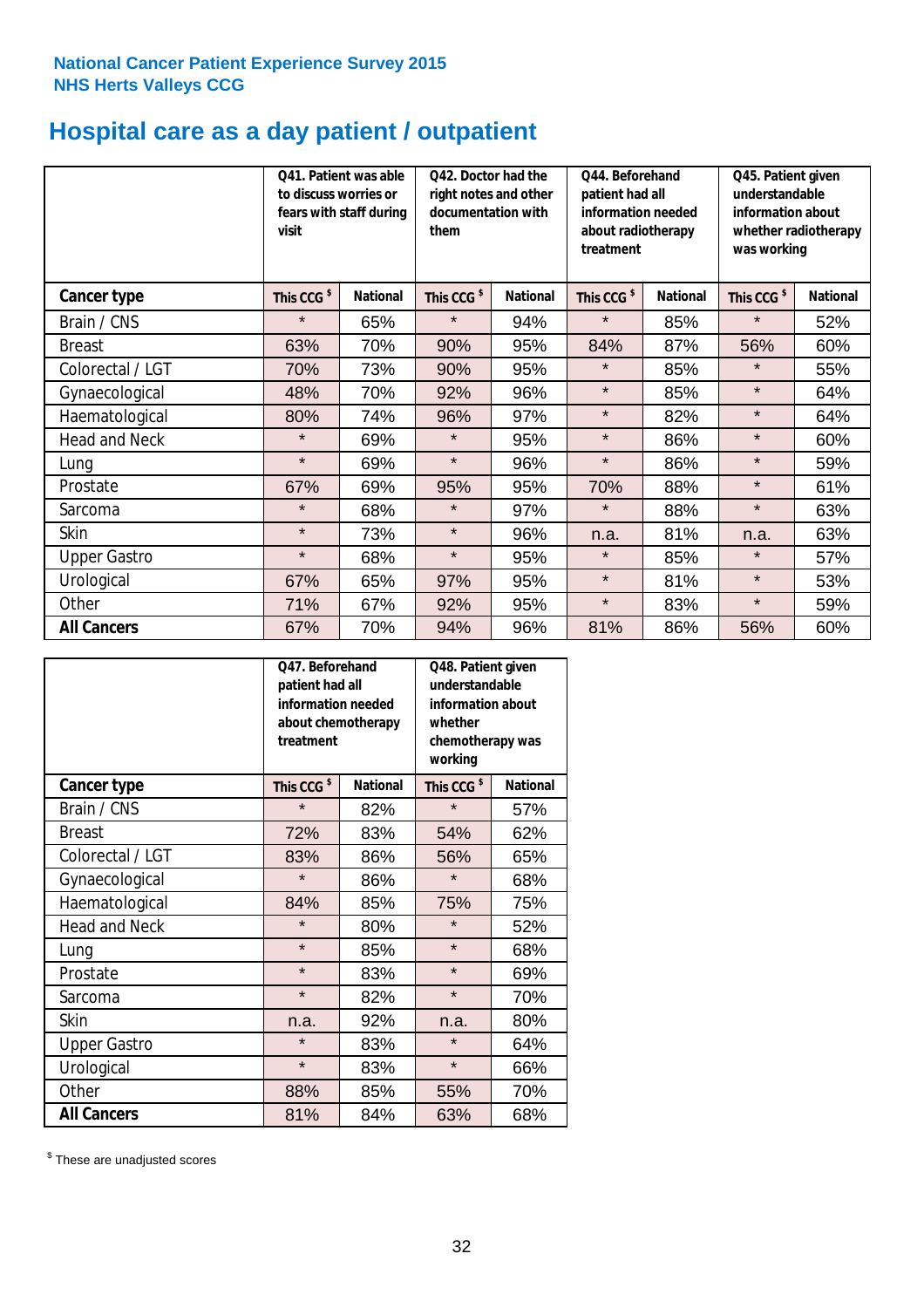## **Home care and support**

|                      |                        | Q49. Hospital staff<br>Q50. Patient definitely<br>given enough support<br>gave family or<br>from health or social<br>someone close all the<br>information needed to<br>services during<br>treatment<br>help with care at home |                        |                 | Q51. Patient definitely<br>given enough support<br>from health or social<br>services after<br>treatment |                 |
|----------------------|------------------------|-------------------------------------------------------------------------------------------------------------------------------------------------------------------------------------------------------------------------------|------------------------|-----------------|---------------------------------------------------------------------------------------------------------|-----------------|
| <b>Cancer type</b>   | This CCG <sup>\$</sup> | <b>National</b>                                                                                                                                                                                                               | This CCG <sup>\$</sup> | <b>National</b> | This CCG <sup>\$</sup>                                                                                  | <b>National</b> |
| Brain / CNS          | $\star$                | 56%                                                                                                                                                                                                                           | $\star$                | 44%             | $\star$                                                                                                 | 44%             |
| <b>Breast</b>        | 57%                    | 57%                                                                                                                                                                                                                           | 55%                    | 54%             | 54%                                                                                                     | 40%             |
| Colorectal / LGT     | 54%                    | 60%                                                                                                                                                                                                                           | 70%                    | 62%             | 63%                                                                                                     | 52%             |
| Gynaecological       | 38%                    | 56%                                                                                                                                                                                                                           | $\star$                | 52%             | $\star$                                                                                                 | 42%             |
| Haematological       | 61%                    | 60%                                                                                                                                                                                                                           | 62%                    | 52%             | 59%                                                                                                     | 43%             |
| <b>Head and Neck</b> | $\star$                | 59%                                                                                                                                                                                                                           | $\star$                | 53%             | $\star$                                                                                                 | 50%             |
| Lung                 | $\star$                | 57%                                                                                                                                                                                                                           | $\star$                | 52%             | $\star$                                                                                                 | 42%             |
| Prostate             | 58%                    | 55%                                                                                                                                                                                                                           | 27%                    | 47%             | $\star$                                                                                                 | 43%             |
| Sarcoma              | $\star$                | 59%                                                                                                                                                                                                                           | $\star$                | 58%             | $\star$                                                                                                 | 53%             |
| Skin                 | $\star$                | 67%                                                                                                                                                                                                                           | $\star$                | 58%             | $\star$                                                                                                 | 61%             |
| <b>Upper Gastro</b>  | $\star$                | 59%                                                                                                                                                                                                                           | $\star$                | 54%             | $\star$                                                                                                 | 45%             |
| Urological           | 51%                    | 55%                                                                                                                                                                                                                           | $\star$                | 47%             | $\star$                                                                                                 | 44%             |
| Other                | 48%                    | 54%                                                                                                                                                                                                                           | 52%                    | 55%             | $\star$                                                                                                 | 48%             |
| <b>All Cancers</b>   | 55%                    | 58%                                                                                                                                                                                                                           | 55%                    | 54%             | 50%                                                                                                     | 45%             |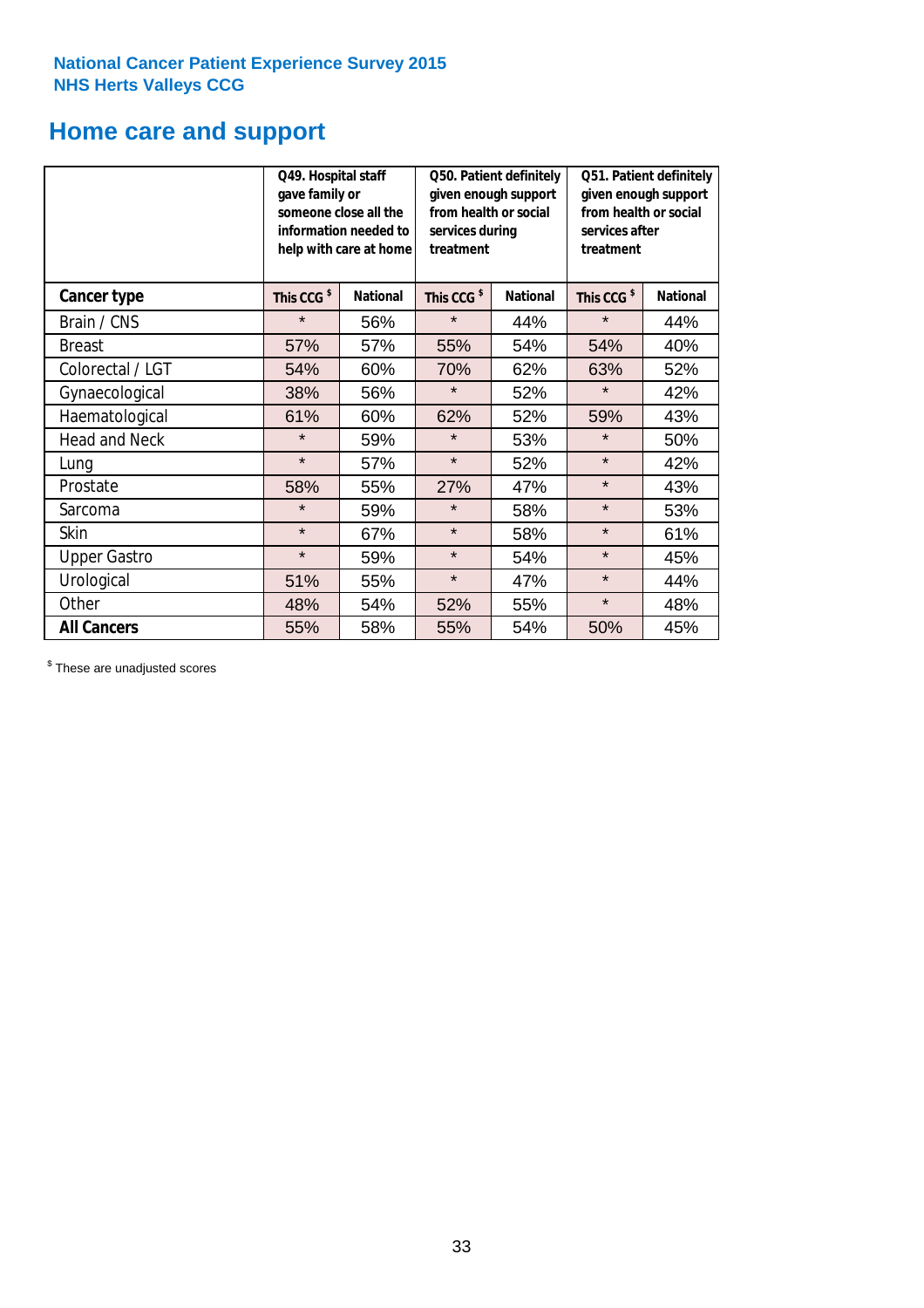## **Care from your general practice**

|                      | information about<br>treatment | Q52. GP given enough<br>patient's condition and | O53. Practice staff<br>definitely did<br>everything they could<br>to support patient |                 |  |
|----------------------|--------------------------------|-------------------------------------------------|--------------------------------------------------------------------------------------|-----------------|--|
| <b>Cancer type</b>   | This CCG <sup>\$</sup>         | <b>National</b>                                 | This CCG <sup>\$</sup>                                                               | <b>National</b> |  |
| Brain / CNS          | $\star$                        | 94%                                             | $\star$                                                                              | 59%             |  |
| <b>Breast</b>        | 95%                            | 96%                                             | 64%                                                                                  | 63%             |  |
| Colorectal / LGT     | 97%                            | 95%                                             | 65%                                                                                  | 63%             |  |
| Gynaecological       | 96%                            | 95%                                             | 67%                                                                                  | 59%             |  |
| Haematological       | 93%                            | 96%                                             | 77%                                                                                  | 61%             |  |
| <b>Head and Neck</b> | $\star$                        | 93%                                             | $\star$                                                                              | 60%             |  |
| Lung                 | $\star$                        | 95%                                             | $\star$                                                                              | 62%             |  |
| Prostate             | 91%                            | 95%                                             | 64%                                                                                  | 67%             |  |
| Sarcoma              | $\star$                        | 97%                                             | $\star$                                                                              | 65%             |  |
| Skin                 | $\star$                        | 97%                                             | $\star$                                                                              | 71%             |  |
| <b>Upper Gastro</b>  | $\star$                        | 94%                                             | $\star$                                                                              | 62%             |  |
| Urological           | 95%                            | 95%                                             | 63%                                                                                  | 64%             |  |
| Other                | 97%                            | 95%                                             | 67%                                                                                  | 61%             |  |
| <b>All Cancers</b>   | 95%                            | 95%                                             | 67%                                                                                  | 63%             |  |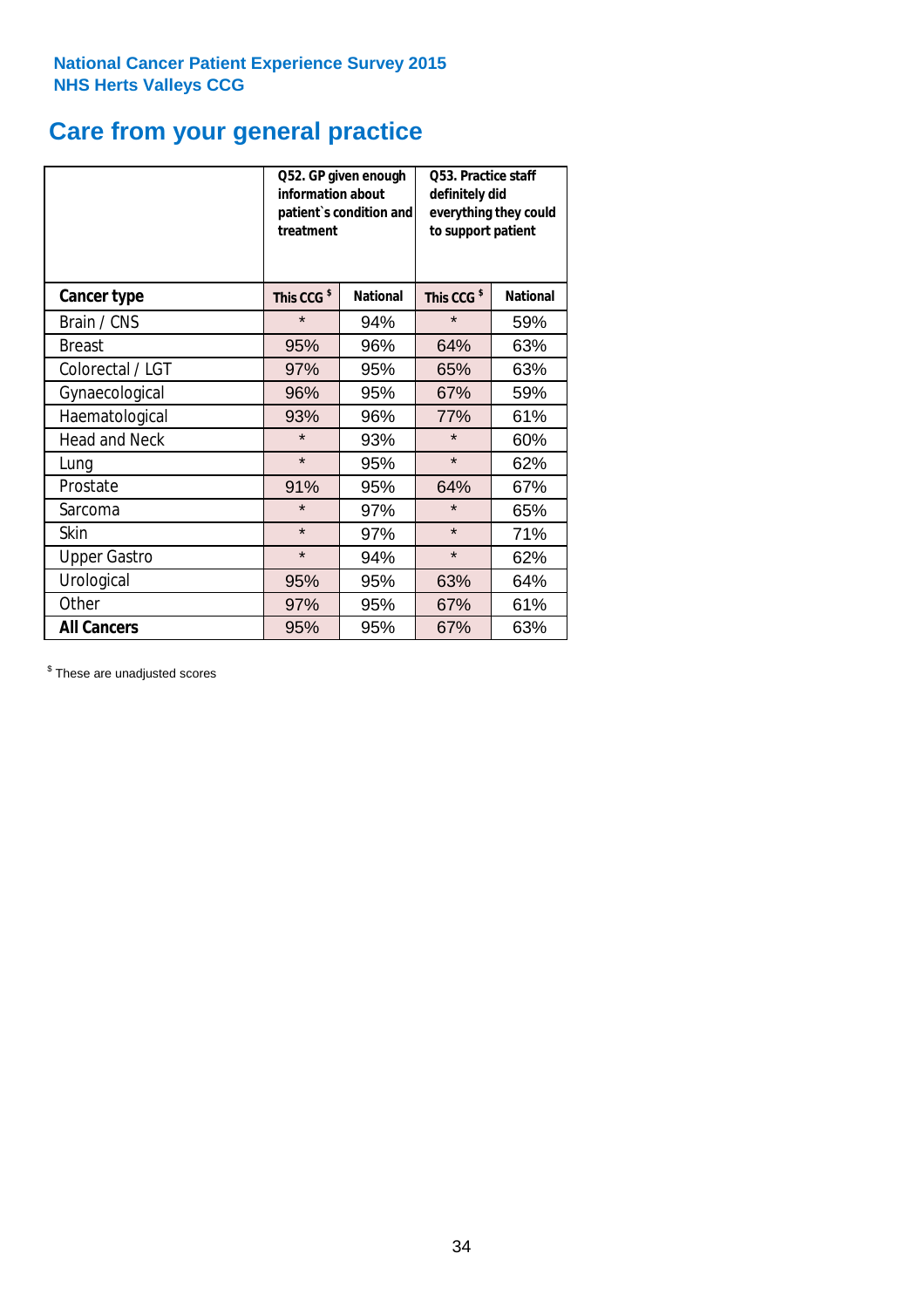## **Your overall NHS care**

|                      | Q54. Hospital and<br>community staff<br>always worked well<br>together |                 | Q55. Patient given a<br>care plan |                 | Q56. Overall the<br>administration of the<br>care was very good /<br>qood |                 | Q57. Length of time for<br>attending clinics and<br>appointments was<br>right |                 |
|----------------------|------------------------------------------------------------------------|-----------------|-----------------------------------|-----------------|---------------------------------------------------------------------------|-----------------|-------------------------------------------------------------------------------|-----------------|
| Cancer type          | This CCG <sup>\$</sup>                                                 | <b>National</b> | This CCG <sup>\$</sup>            | <b>National</b> | This CCG <sup>\$</sup>                                                    | <b>National</b> | This CCG <sup>\$</sup>                                                        | <b>National</b> |
| Brain / CNS          | $\star$                                                                | 45%             | $\star$                           | 29%             | $\star$                                                                   | 84%             | $\star$                                                                       | 60%             |
| <b>Breast</b>        | 50%                                                                    | 60%             | 39%                               | 35%             | 84%                                                                       | 90%             | 48%                                                                           | 64%             |
| Colorectal / LGT     | 59%                                                                    | 60%             | 35%                               | 36%             | 78%                                                                       | 88%             | 63%                                                                           | 68%             |
| Gynaecological       | 52%                                                                    | 58%             | 22%                               | 29%             | 81%                                                                       | 89%             | 44%                                                                           | 66%             |
| Haematological       | 68%                                                                    | 63%             | 31%                               | 33%             | 91%                                                                       | 92%             | 63%                                                                           | 62%             |
| <b>Head and Neck</b> | $\star$                                                                | 58%             | $\star$                           | 34%             | $\star$                                                                   | 89%             | $\star$                                                                       | 65%             |
| Lung                 | $\star$                                                                | 63%             | $\star$                           | 32%             | $\star$                                                                   | 89%             | $\star$                                                                       | 70%             |
| Prostate             | 48%                                                                    | 63%             | 44%                               | 36%             | 79%                                                                       | 87%             | 66%                                                                           | 71%             |
| Sarcoma              | $\star$                                                                | 60%             | $\star$                           | 31%             | $\star$                                                                   | 90%             | $\star$                                                                       | 63%             |
| Skin                 | $\star$                                                                | 69%             | $\star$                           | 39%             | $\star$                                                                   | 89%             | $\star$                                                                       | 73%             |
| <b>Upper Gastro</b>  | $\star$                                                                | 58%             | $\star$                           | 36%             | $\star$                                                                   | 88%             | $\star$                                                                       | 66%             |
| Urological           | 67%                                                                    | 62%             | 24%                               | 26%             | 87%                                                                       | 84%             | 64%                                                                           | 73%             |
| Other                | 47%                                                                    | 56%             | 22%                               | 29%             | 84%                                                                       | 87%             | 52%                                                                           | 61%             |
| <b>All Cancers</b>   | 56%                                                                    | 61%             | 33%                               | 33%             | 85%                                                                       | 89%             | 57%                                                                           | 66%             |

|                      | Q58. Taking part in<br>cancer research | discussed with patient | Q59. Patient's average<br>rating of care scored<br>from very poor to very<br>good |                 |  |
|----------------------|----------------------------------------|------------------------|-----------------------------------------------------------------------------------|-----------------|--|
| <b>Cancer type</b>   | This CCG <sup>\$</sup>                 | <b>National</b>        | This CCG <sup>\$</sup>                                                            | <b>National</b> |  |
| Brain / CNS          | $\star$                                | 32%                    | $\star$                                                                           | 8.5             |  |
| <b>Breast</b>        | 21%                                    | 28%                    | 8.4                                                                               | 8.8             |  |
| Colorectal / LGT     | 11%                                    | 22%                    | 8.3                                                                               | 8.7             |  |
| Gynaecological       | 36%                                    | 27%                    | 8.4                                                                               | 8.7             |  |
| Haematological       | 19%                                    | 36%                    | 8.9                                                                               | 8.8             |  |
| <b>Head and Neck</b> | $\star$                                | 21%                    | $\star$                                                                           | 8.6             |  |
| Lung                 | $\star$                                | 34%                    | $\star$                                                                           | 8.6             |  |
| Prostate             | 23%                                    | 35%                    | 8.3                                                                               | 8.6             |  |
| Sarcoma              | $\star$                                | 29%                    | $\star$                                                                           | 8.7             |  |
| Skin                 | $\star$                                | 17%                    | $\star$                                                                           | 8.9             |  |
| <b>Upper Gastro</b>  | $\star$                                | 30%                    | $\star$                                                                           | 8.6             |  |
| Urological           | 9%                                     | 14%                    | 8.7                                                                               | 8.5             |  |
| Other                | 30%                                    | 31%                    | 8.7                                                                               | 8.6             |  |
| <b>All Cancers</b>   | 21%                                    | 28%                    | 8.5                                                                               | 8.7             |  |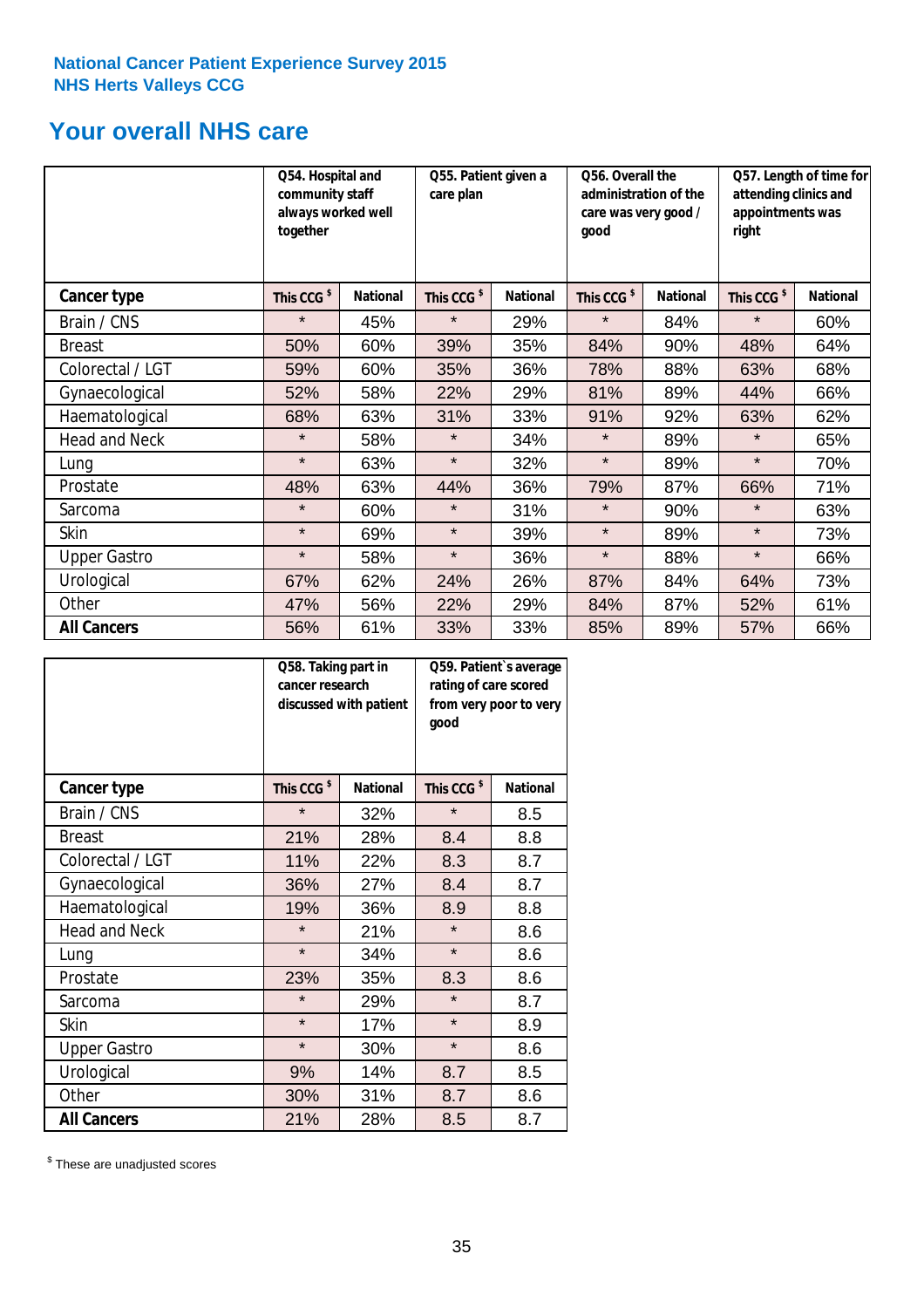## **Annex**

## **Methodology**

The sample for the survey included all adult (aged 16 and over) NHS patients, with a confirmed primary diagnosis of cancer, discharged from an NHS Trust after an inpatient episode or day case attendance for cancer related treatment in the months of April, May and June 2015.

The patients included in the sample had relevant cancer ICD10 codes (C00-99 excluding C44 and C84, and D05) in the first diagnosis field of their patient records, applied to their patient files by the relevant NHS Trust, and were alive at the point at which fieldwork commenced. Deceased checks were undertaken on up to three occasions during fieldwork, to ensure that questionnaires were not sent to patients who had died since their treatment.

Trust samples were checked rigorously for duplicates and patient lists were also de-duplicated nationally to ensure that patients did not receive multiple copies of questionnaires.

The fieldwork for the survey was undertaken between October 2015 and March 2016.

For the first time, the survey used a mixed mode methodology. Questionnaires were sent by post with two reminders where necesssary, but also included an option to complete online. A Freephone helpline was available for respondents to ask questions about the survey, to enable them to complete their questionnaires over the phone, and to provide access to a translation and interpreting facility for those whose first language was not English.

The Health Research Authority supported the survey by granting Section 251 approval.

## **Further information**

Further information on survey methodology, as well as all of the national and local reports and data, is available at www.ncpes.co.uk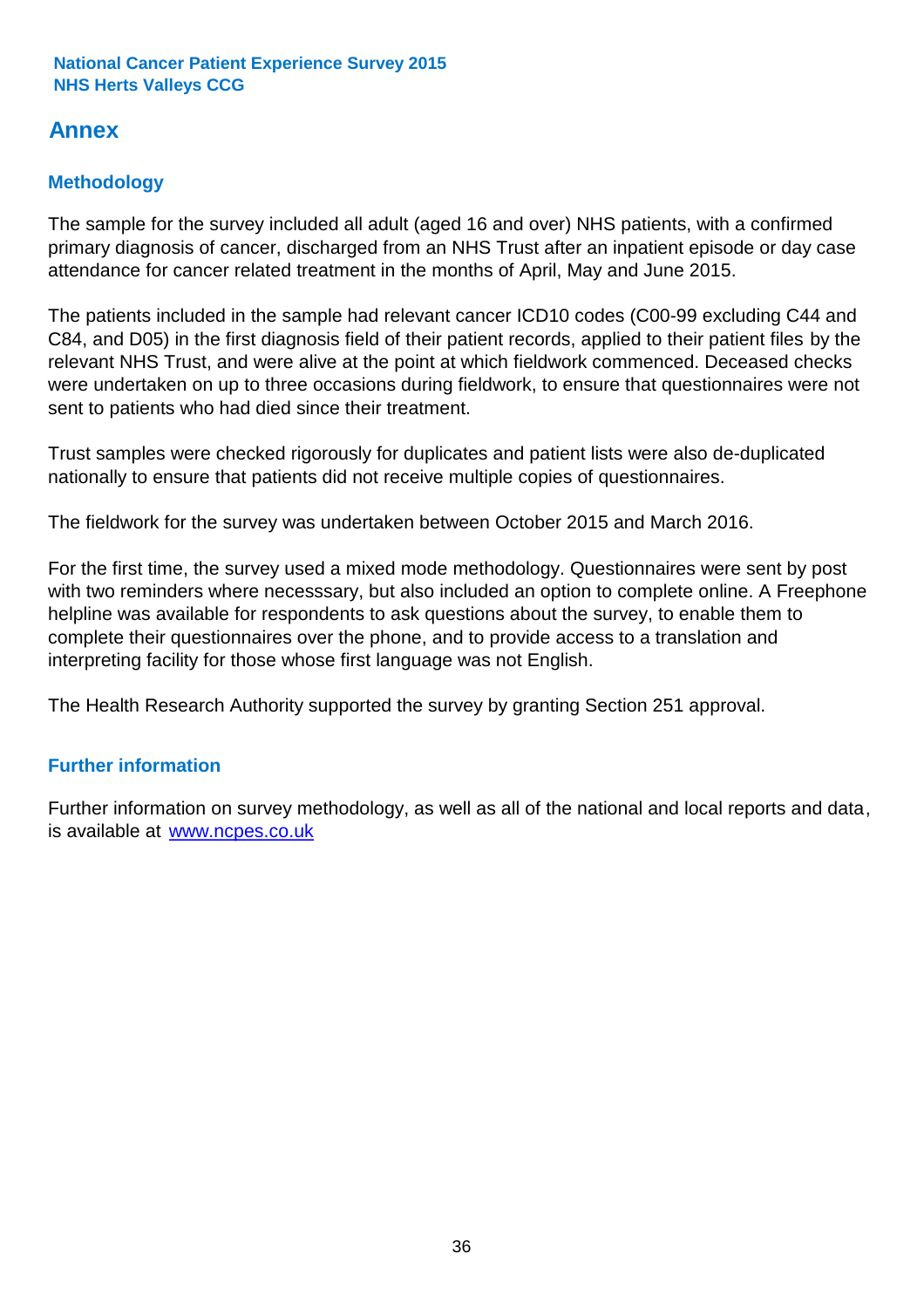### **Redevelopment of the 2015 survey**

A number of significant changes have been made to the National Cancer Patient Experience Survey in 2015:

- the length of the questionnaire has been reduced
- response options have been reviewed and changed to make them consistent throughout the survey
- some of the questions and / or answer options have been changed so that they are now in line with questions in other patient surveys (e.g. the Care Quality Commission national patient surveys), to improve comparability between them
- the topic areas within the questionnaire have been redesigned to capture the whole patient journey.

There are 50 questions in the questionnaire that relate directly to patient experience. Of these, 14 remain unchanged from previous years; and a further 21 have been slightly amended. We draw caution in directly comparing data from the 2015 survey to the findings of the previous CPES surveys, even for identical questions. Changes in the structure of the survey instrument (questionnaire) and also the administration of the survey (calendar period and length of time from sampling to field work start and completion) may influence nationwide averages, although these features will not greatly impact on relative comparisons (e.g. between patient groups or hospitals).

The other 15 questions are either new or substantially changed from previous years.

It is expected that there will be few, if any changes, to the questionnaire going forward so we will be able to compare the results year on year. Where changes are necessary they are expected to be for methodological reasons or to improve question reliability.

Another significant change in 2015 is that an online version of the questionnaire has been developed. The online version was developed to make the questionnaire more accessible for respondents. This may have an impact on the demographic characteristics of the respondents. This may be an improvement if previously underrepresented groups have responded. However, changes to the demographics of respondents may have implications on the overall results - and again, leads us to draw caution in directly comparing results with previous years.

### **Official Statistics**

The 2015 survey data has been published for the first time as Official Statistics. The 2015 survey data has been produced and published in line with the Code of Practice for Official Statistics.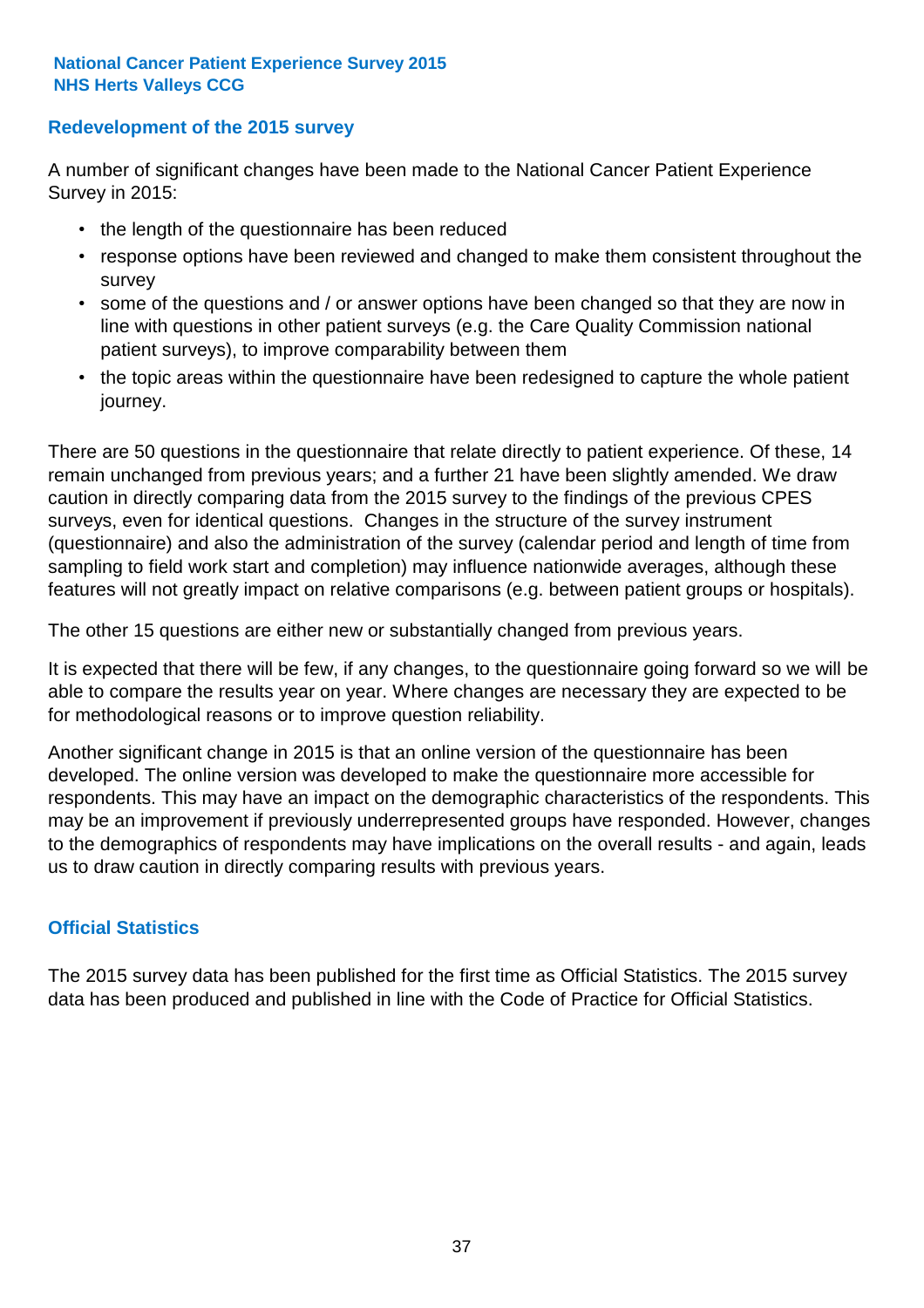### **Scoring methodologies**

49 of the 50 questions relating directly to patient experience have been summarised as the score of the percentage of patients who reported a positive experience. For example:

- question 6 asks: "Overall, how did you feel about the length of time you had to wait for your test to be done?". Responses have been recorded as positive only for those patients who selected the first option ("It was about right")
- question 11 asks: "When you were told you had cancer, were you given written information about the type of cancer you had?". Responses have been recorded as positive only for those patients who selected the first option ("Yes, and it was easy to understand").

Where options do not provide any information on positive/negative patient experience (e.g. "Don't know / can't remember"), they are excluded from the score.

The other question (question 59) asks respondents to rate their overall care on a scale of 0 to 10. Scores have been given as an average on this scale.

A copy of the 2015 questionnaire, marked up with all of these scoring conventions, is available at www.ncpes.co.uk

Further details on the scoring methodology can be found in the technical document for the survey, available at <u>www.ncpes.co.uk</u>

#### **Case-mix adjustment**

For the first time in 2015, case-mix adjusted findings are being presented alongside unadjusted results for CCGs. Case-mix adjustment allows us to account for the impact that differing patient populations might have on results. By using the case-mix adjusted estimates we can obtain a greater understanding of how a CCG is performing given their patient population.

The factors taken into account in this case-mix adjustment are gender, age, ethnic group, deprivation, and tumour group.

For further details on case-mix adjustment, please refer to the technical document for the survey, available at www.ncpes.co.uk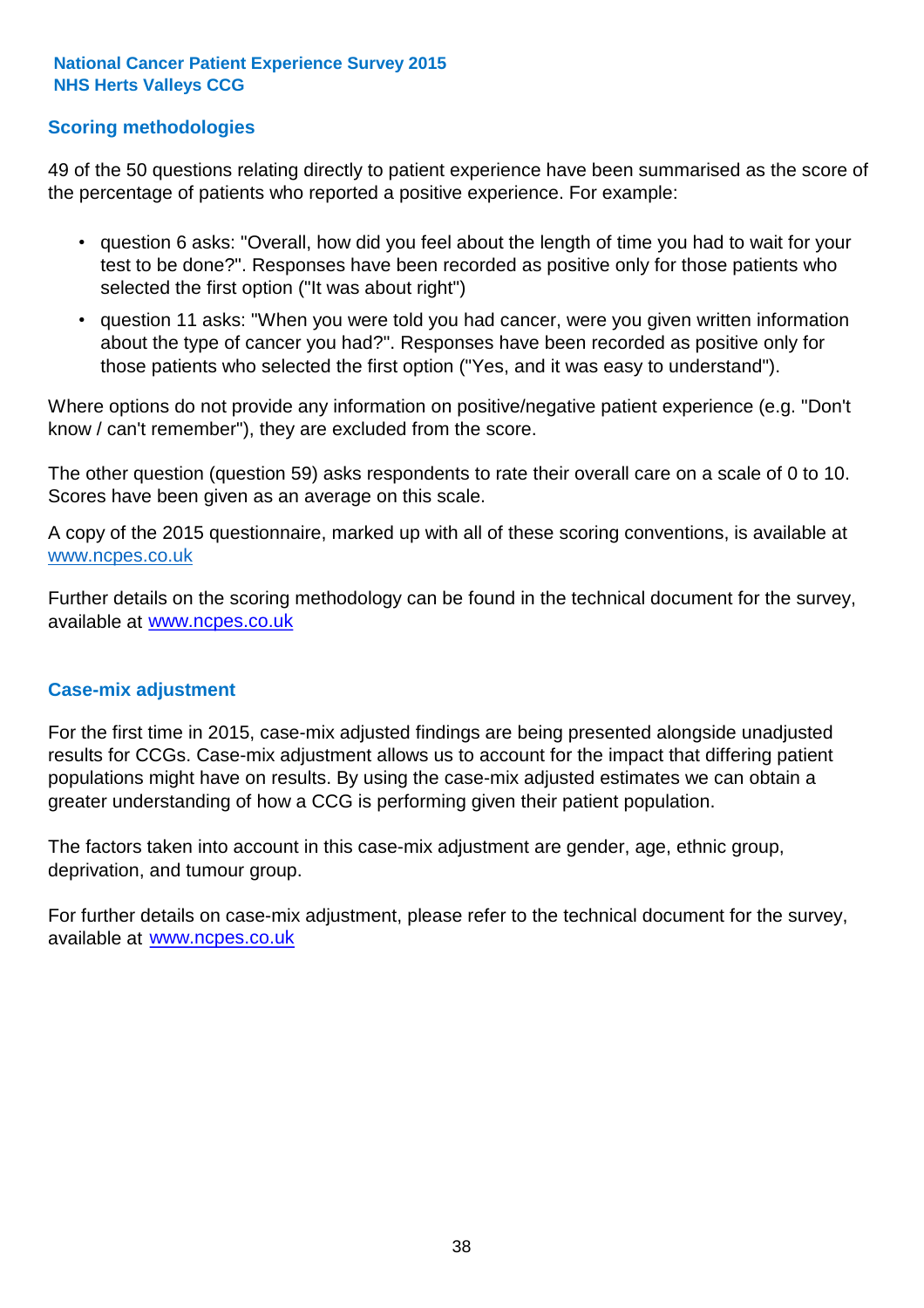### **Response Rates**

|                 | Sample<br><b>Size</b> | <b>Excluded</b> | Adjusted<br><b>Sample</b> | <b>Not</b><br>Returned   Refused | <b>Blank</b> | Completed | Response<br>Rate |
|-----------------|-----------------------|-----------------|---------------------------|----------------------------------|--------------|-----------|------------------|
| <b>National</b> | 116,991               | 8.719           | 108,272                   | 33,168                           | 3.918        | 71,186    | 66%              |
| 06N             | 924                   | 63              | 861                       | 293                              | 40           | 528       | 61%              |

#### **Respondents by tumour group**

The tables below show the numbers of patients from each tumour group and the age and gender distribution of these patients.

| <b>Tumour Group</b>  | Number of<br>respondents* |
|----------------------|---------------------------|
| Brain / CNS          | 7                         |
| <b>Breast</b>        | 110                       |
| Gynaecological       | 29                        |
| Colorectal / LGT     | 73                        |
| Lung                 | 19                        |
| <b>Skin</b>          | 5                         |
| Haematological       | 95                        |
| <b>Upper Gastro</b>  | 21                        |
| Other                | 25                        |
| Urological           | 50                        |
| Prostate             | 66                        |
| Sarcoma              | 10                        |
| <b>Head and Neck</b> | 18                        |

*\* These figures may not match the numerator for all questions in the 'Comparisons by tumour group' section of this report, because not all questions were answered by all respondents.*

### **Respondents by age and gender**

The questionnaire asked respondents to give their year of birth. This information has been amalgamated into 8 age bands. The age and gender distribution for the CCG was as follows:

|             | 16-24 | 25-34 | 35-44 | 45-54 | 55-64 | 65-74 | 75-84 | $85+$ | Total |
|-------------|-------|-------|-------|-------|-------|-------|-------|-------|-------|
| <b>Male</b> |       | ັ     |       | 12    | 47    | 96    | 58    | 13    | 237   |
| Female      |       | G     | 19    | 40    | 72    | 75    | 58    | 22    | 291   |
| Total       |       |       | 26    | 52    | 119   | 171   | 116   | 35    | 528   |